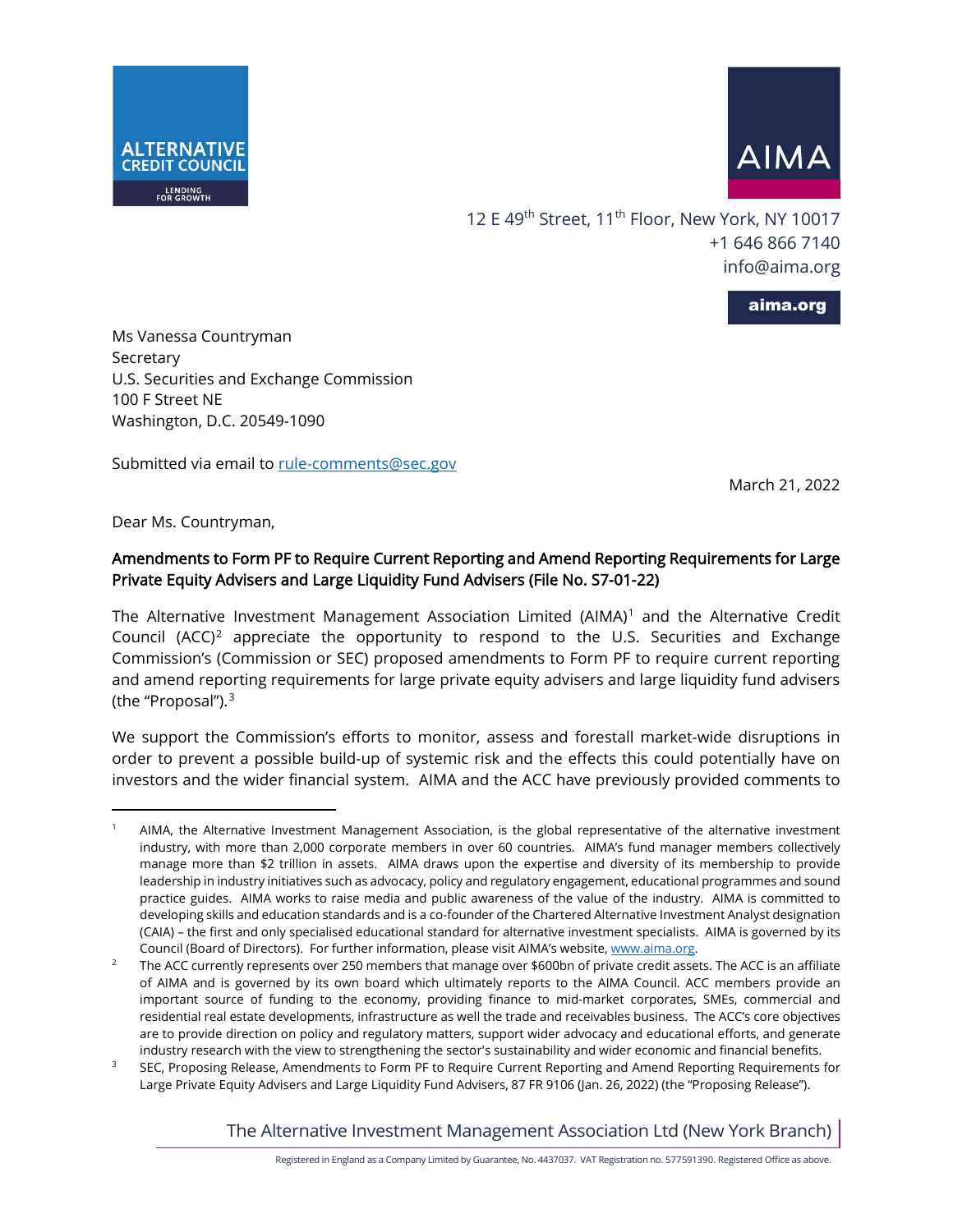



the Commission seeking to reduce the regulatory burden for filers while strengthening the Commission's and the Financial Stability Oversight Council's (FSOC) monitoring capabilities, especially around the use of leverage via derivatives.

In general, we do not believe that the amendments to Form PF contained in the Proposal will achieve the above stated goals as the information that the Commission wishes to receive will not provide meaningful, market-wide insight into a possible build-up of systemic risk. The data that large hedge fund advisers and private equity advisers will be required to provide is, in our view, not always indicative of potential, significant market stresses. Furthermore, while we agree that the current Form PF could certainly be improved to achieve the Commission's objectives, we do not believe that the proposed amendments are appropriate or justified as they would introduce disproportionate reporting and monitoring burdens and significant stress on the operations and compliance departments of registered investment advisers who are in scope of the Proposal (collectively, "advisers"). The Proposing Release insufficiently elaborates how, and to what extent, the requested data is to be used by the Commission or FSOC, nor has it fully considered the potential negative impacts it would introduce on advisers which we have discussed in more detail below.

To address the concern of having timely market information to monitor for potential systemic risk concerns during periods of market stress, the Commission, and other relevant agencies, should seek additional transaction data from core service providers and counterparties, such as banks, brokerdealers, central counterparty clearing houses, swap data repositories, as well as through the consolidated audit trail. In this way, the Commission and FSOC would have more detailed, timely, consistent and rich data during times of market stress, or even on an *ad hoc* basis, from several significant registrants, rather than through several thousand adviser reports.

Our members have several concerns with the Proposing Release which are outlined in detail in the Annex. In particular, our members note that:

- 1. the rationale for introducing the proposed amendments is not justified by factual and practical evidence;
- 2. the cost/benefit analysis is flawed and does not provide an indication of the estimated costs and benefits;
- 3. the Proposal goes beyond Form PF's original scope and purpose and, in some parts, focuses more on investor protection issues (which should be dealt with elsewhere) rather than the monitoring of systemic risk;
- 4. the Commission should consider alternative approaches to achieve the objective of receiving timely notification of material events without significantly increasing the operational and reporting burdens for investment advisers;
- 5. if an alternative approach is not considered viable, the Commission should limit the number of key events and amend the material triggers; and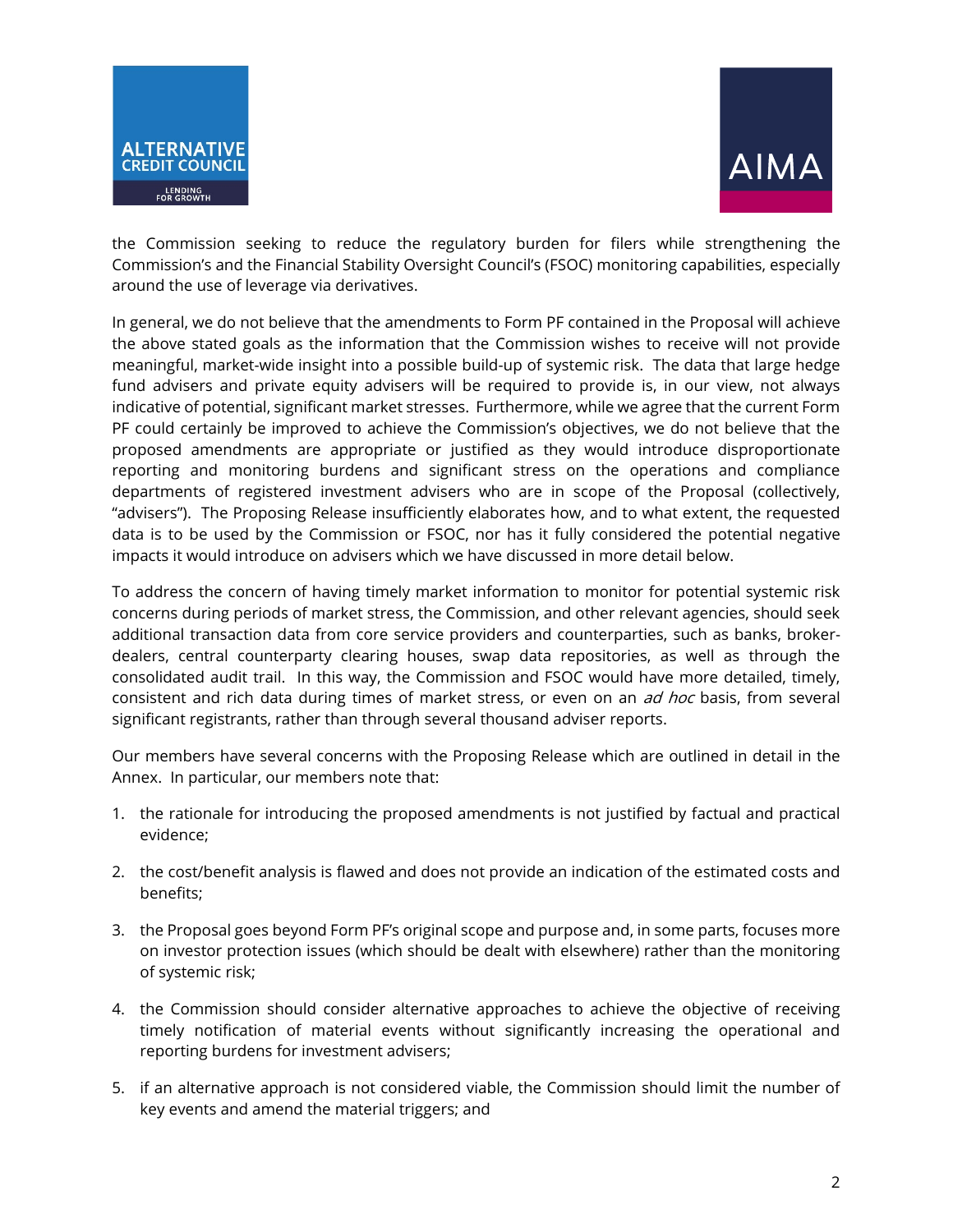



6. if the Commission adopts the key events as proposed, the one business day reporting period does not provide sufficient time to: (i) gather and confirm the required information for the proposed current reports and (ii) eliminate or significantly reduce false positive reports. Accordingly, the proposed reporting period for current report should be expanded to five business days.

We would be happy to elaborate further on any of the points raised in this letter. For further information please contact Jennifer Wood, Managing Director, Global Head of Asset Management Regulation & Sound Practices, at [jwood@aima.org.](mailto:jwood@aima.org)

Yours sincerely,

Jiří Król Deputy CEO, Global Head of Government Affairs AIMA

cc: The Honorable Gary Gensler, Chair The Honorable Hester M. Peirce, Commissioner The Honorable Allison Herren Lee, Commissioner The Honorable Caroline A. Crenshaw, Commissioner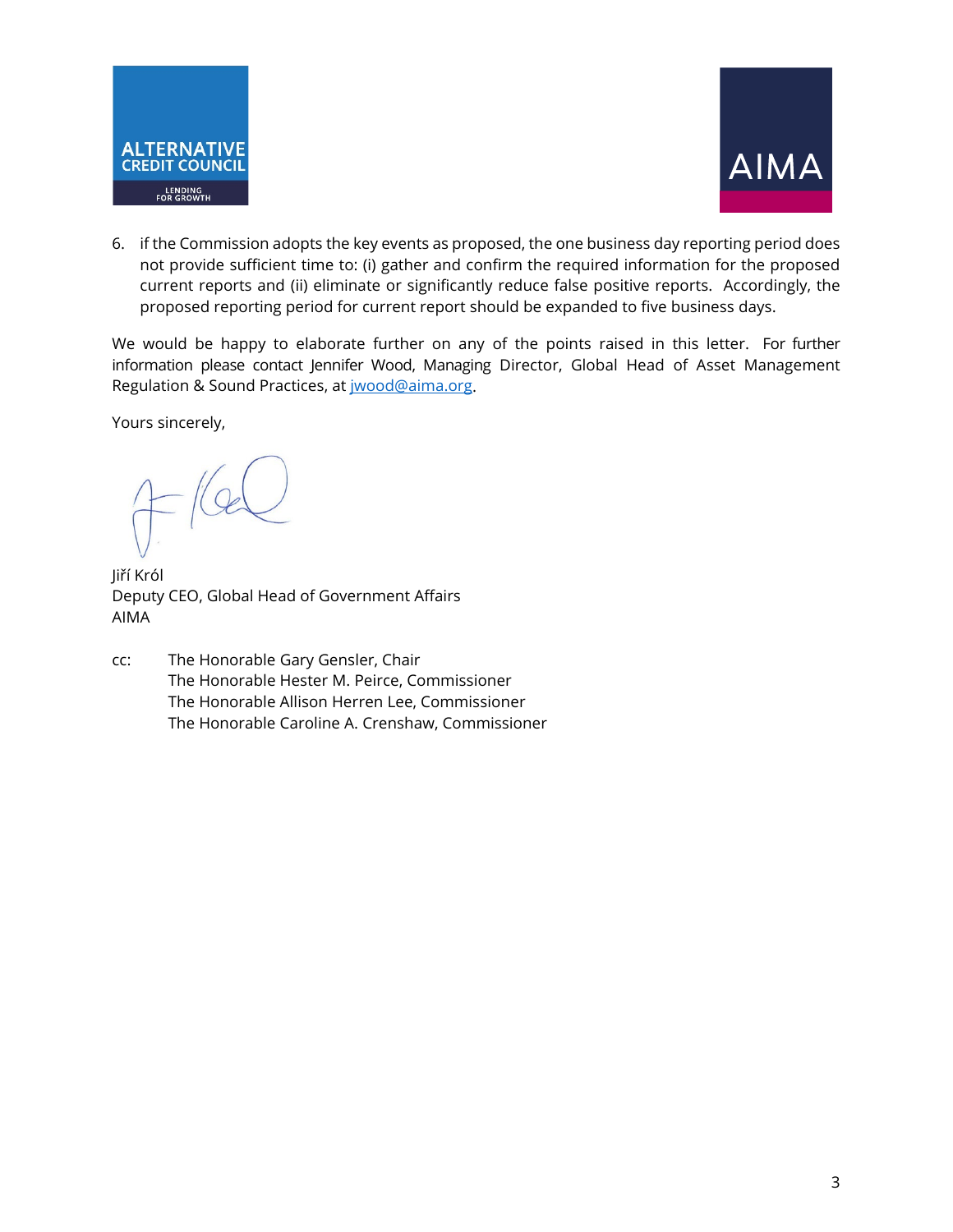



# ANNEX A

# 1. The rationale for introducing the proposed amendments is not justified by factual and practical evidence

In the Proposing Release, the Commission refers to its experiences with "recent market events like the March 2020 COVID-19 turmoil and the January 2021 market volatility in certain stock" which "have highlighted the importance of receiving current information from market participants during fast moving market events"[4](#page-3-0) and uses this to justify the Proposal. While we acknowledge that the quoted events were indeed significant, we fully disagree that these crises were caused or amplified by private fund advisers and the Commission has failed to provide the necessary arguments, and data, that would justify the proposed requirements based on those events. Moreover, having analysed and reviewed the Proposing Release in detail, we note that the Commission and FSOC seem to conflate investment and credit risk with systemic risk and, on that basis, introduce the new reporting requirements which, as we discuss below, are not grounded in facts.

Below we have provided an overview of some of the key events that the Proposing Release refers to and which we believe cannot and should not be attributed to advisers and thus debunking the Commission's rationale for introducing the Proposal's amendments.

## COVID-19 crisis

During the COVID-19 crisis, the alternative investment industry has shown its resiliency as it has not experienced larger than normal outflows over the period and has rebounded strongly since the market volatility in March 2020 and beyond. We refer to research published and undertaken by SS&C[5](#page-3-1) which concluded that redemption notices throughout 2020 were running steadily in the low single digits and the redemption experience was entirely consistent with pre-Covid-19 outbreak levels from 2019 and other recent years. The paper concluded that the 2020 redemption levels did not resemble those of the 2007-08 global financial crisis (the "GFC"). Similarly, the paper also observed that net flows of capital remained remarkably steady in 2020 and was consistent with recent years' data and that, compared to the GFC, current capital flows indicate nothing like the massive outflows that occurred during the GFC.

There were multiple reasons for the restrained outflows offered but it was clear that large hedge fund advisers and private equity advisers seemed to have a better overall risk management framework in this crisis when compared to the frameworks in place at the time of the GFC. Even the most liquid markets such as U.S. Treasury markets experienced severe liquidity issues where traditional intermediaries such as banks were unable to use their own balance sheets to make markets. The reasons for this are multiple but the impact of banking and other regulatory reforms on the ability of

<span id="page-3-1"></span><span id="page-3-0"></span><sup>&</sup>lt;sup>4</sup> *Id.* at 9107.<br><sup>5</sup> See SS&C "Managing fund liquidity in the time of COVID" (Dec. 2020).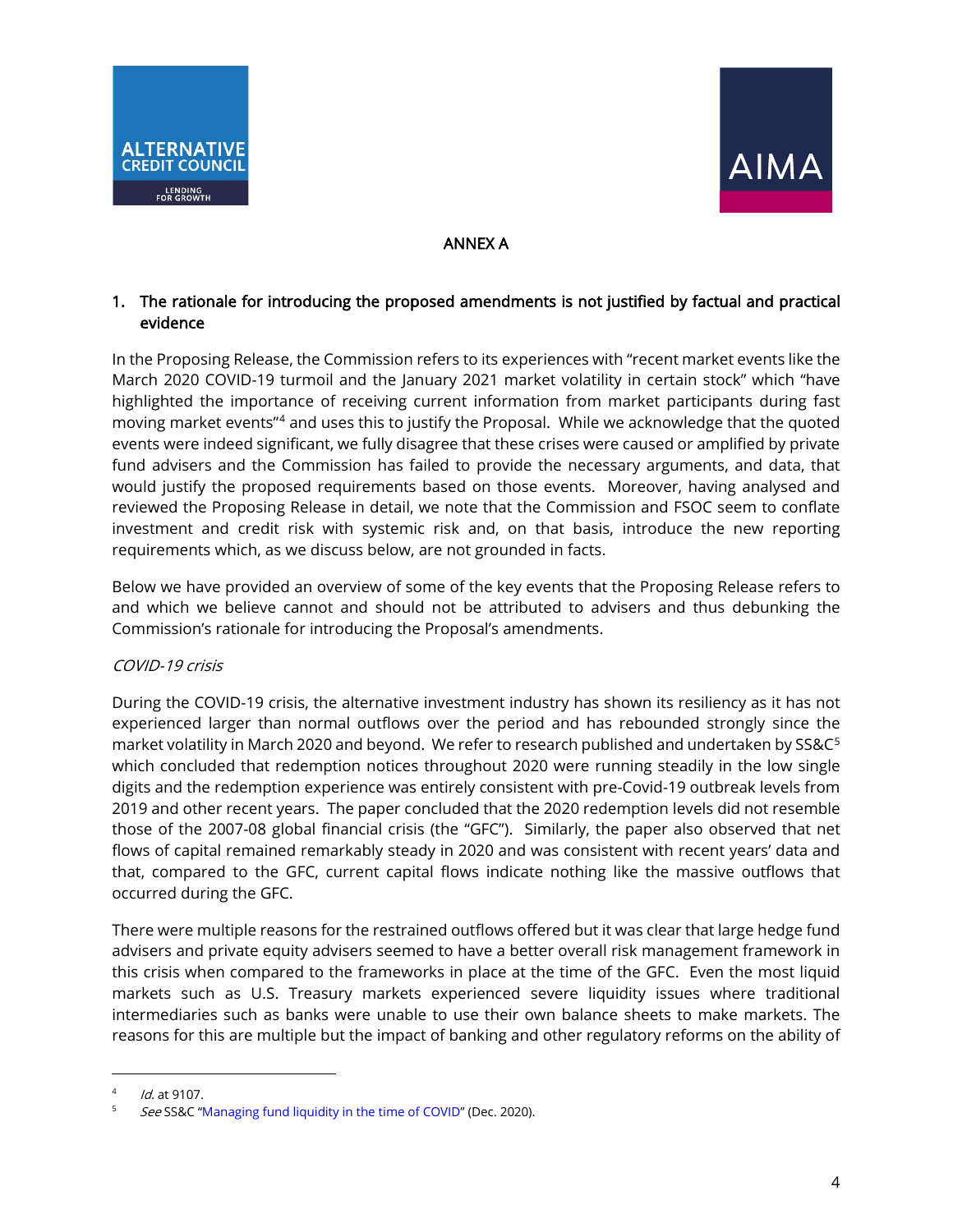



traditional intermediaries like banks to make markets in stressed situations is likely among the main causes. The leverage ratio restriction, for instance, is one example of a regulatory constraint that has limited the capacity of intermediaries to provide balance sheet as a 'marketplace'.

In addition, as our research<sup>[6](#page-4-0)</sup> indicates, private credit firms (classed as private credit advisers for the purposes of the Proposing Release) have acted swiftly and significantly in support of the real economy, providing liquidity to stricken companies, amending loan terms and also raising significant amounts of fresh capital to lend into new opportunities or situations where either the banking system or the government support measures were not capable of assisting. The evidence of the truly anti-cyclical nature of the private credit industry has been visible across all major jurisdictions where it operates.

We also refer the Commission to the Financial Stability Report, published by the U.S. Federal Reserve, which concludes the following in relation to the March 2020 Treasury market stress:

"In sum, the reduction in hedge fund Treasury positions may have contributed notably to Treasury market volatility in mid-March amid a massive repositioning by a wide range of investors. However, so far, the evidence that large-scale deleveraging of hedge fund Treasury positions was the primary driver of the turmoil remains weak" (emphasis added).[7](#page-4-1)

## Archegos collapse

While the Proposing Release makes no direct reference to the collapse of Archegos Capital Management (Archegos) in early 2021, the Commission is in the process of investigating the circumstances that led to the collapse of this family office. In May 2021, Chair Gensler publicly stated that the Commission may consider introducing more stringent disclosure rules for investment firms after the Archegos collapse.<sup>8</sup> In our view, the Proposal can be directly linked to Chair Gensler's comments.

In March 2021, Archegos was forced into a fire sale of securities after some of its portfolio stocks, which it purchased through utilising extreme leverage, witnessed a significant fall. Archegos was unable to meet its prime brokers' calls for more collateral to secure equity swap trades they had partly financed by providing leverage. This prompted a \$20 billion fire stock sale as several high-profile banks were forced to sell off Archegos' positions in order to generate cash so that Archegos could pay what was owed.

Archegos was not a private fund adviser. It was a single family office, run by one individual and, as a result, was not subject to Commission oversight or regulation. By being a family office, Archegos was able to avoid the strict post-trade regulatory regime that has impacted private fund advisers. While we understand the Commission's desire to avoid a potential repeat of the Archegos events by

<span id="page-4-0"></span><sup>6</sup> See ACC[, Financing the Economy 2020](https://acc.aima.org/research/financing-the-economy-2020.html) (Nov. 2020).

<span id="page-4-1"></span>Federal Reserve[, Financial Stability Report,](https://www.federalreserve.gov/publications/files/financial-stability-report-20201109.pdf) at page 35 (Nov. 2020).

<span id="page-4-2"></span><sup>8</sup> See Chair Gensler, [Testimony Before the House Committee on Financial Services](https://www.sec.gov/news/testimony/gensler-testimony-20210505) (May 6, 2022).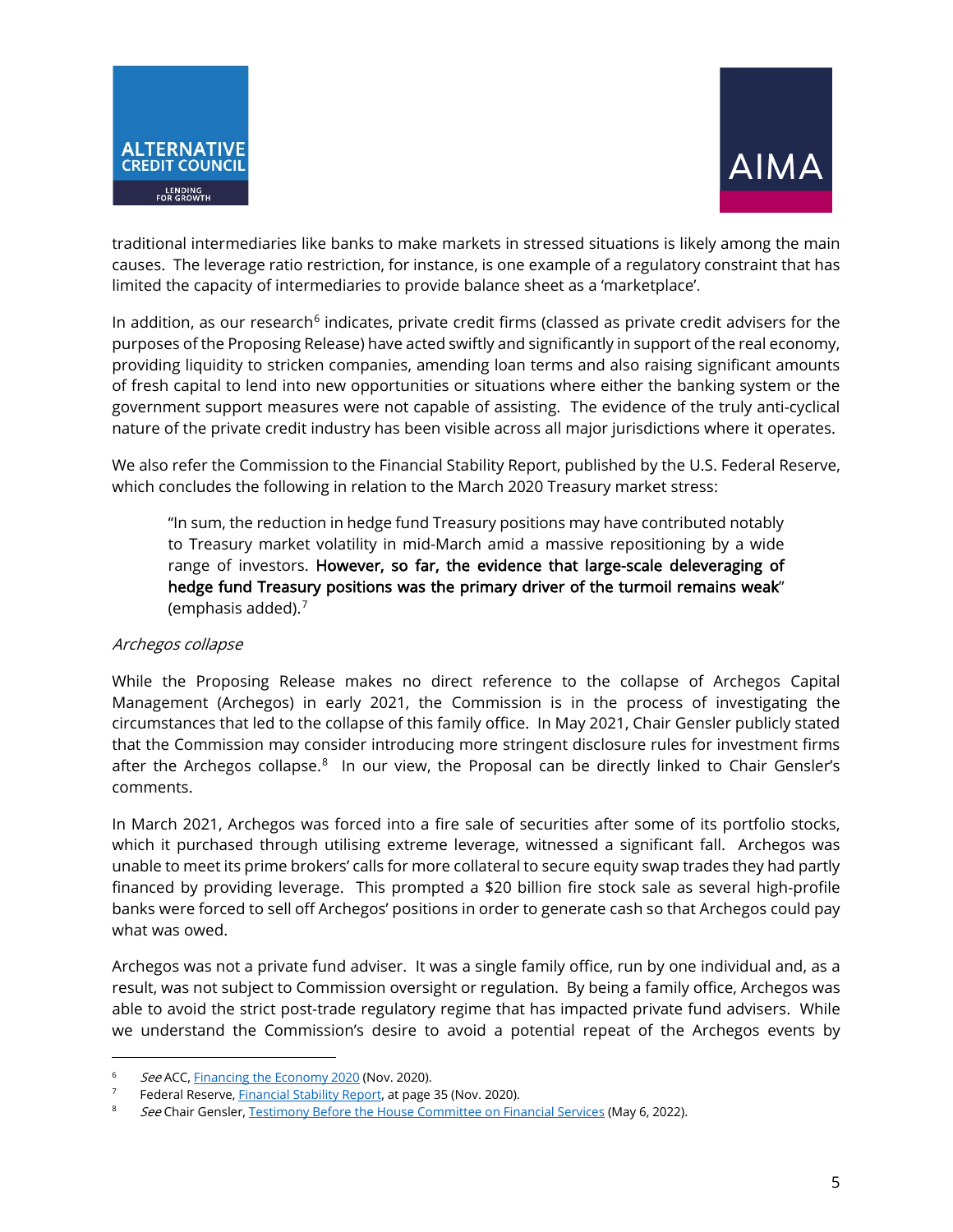



introducing preventive measures, such as through its recent rule proposal on security-based swaps $9$ or requiring private fund advisers to provide near real-time reporting as set out in the Proposal, leverage plays an important role in the alternative investment fund industry and the wider financial markets and is a structural part of some investment strategies. We note that the only public study carried out to date was based on the regulatory data gathered from a sample of alternative investment funds and shows that there is a negative correlation between risk and leverage (measured using multiple metrics).<sup>[10](#page-5-1)</sup>

While we acknowledge that the Commission has not put forward restrictions or conditions on the use of leverage in the Proposing Release, reference is made to an excessive use of leverage by large hedge fund advisers which could prompt them to file a current report. For example, with respect to the proposed "Significant Margin and Default Events" reporting event, the Proposing Release notes that "[s]udden and significant margin increases can have critical effects on funds that may be operating with large amounts of leverage and could serve as precursors to defaults at fund counterparties and eventual liquidation."<sup>11</sup> In addition, the Proposing Release states that "large hedge funds that use leverage through loans, derivatives, or repurchase agreements with other financial institutions as counterparties may cause significant problems at those financial institutions in times of stress"[12](#page-5-3) and cites an outdated report,<sup>[13](#page-5-4)</sup> published in 2010. Moreover, the Proposing Release also refers to the use of leverage, and its potential to increase systemic risk, in the amendments related to private equity fund advisers where it states that "private equity funds' increasingly extensive use of leverage for financing portfolio companies and a significant increase in the use of private credit strategies both raise systemic risk concerns."[14](#page-5-5) 

In a recent press release issued by FSOC, explicit reference is made to the Archegos collapse where it refers to its Hedge Fund Working Group which found "that the failure of Archegos Capital Management – a family office employing leveraged strategies also used by hedge funds – transmitted material stress to large, interconnected financial institutions" (emphasis added).<sup>15</sup> While the Hedge Fund Working Group acknowledges that Archegos was indeed a family office, it strongly implies that a similar collapse, and subsequent market disruptions, of a hedge fund adviser may naturally occur. As noted above, family offices are not subject to Commission oversight or regulation and the circumstances surrounding Archegos' collapse were unique and cannot be attributed to hedge fund advisers. In comparison to family offices, hedge fund advisers are subject to Commission oversight,

<span id="page-5-0"></span><sup>9</sup> SEC, Proposing Release, Prohibition Against Fraud, Manipulation, or Deception in Connection With Security-Based Swaps; Prohibition Against Undue Influence Over Chief Compliance Officers; Position Reporting of Large Security-Based Swap Positions, [87 FR 6652](https://www.govinfo.gov/content/pkg/FR-2022-02-04/pdf/2021-27531.pdf) (Feb. 4, 2022).

<span id="page-5-1"></span><sup>10</sup> Daniel Barth, Laurel Hammond and Phillip Monin from the Office of Financial Research of the U.S. Treasury (OFR), Leverage and Risk in Hedge Funds, OFR Working Paper 20-02 (Feb. 25, 2020) (the "OFR Working Paper").

<span id="page-5-2"></span><sup>&</sup>lt;sup>11</sup> Proposing Release, *supra* note 3, at 9111.

<span id="page-5-3"></span> $12$  *Id.* at 9130.

<span id="page-5-4"></span><sup>&</sup>lt;sup>13</sup> Proposing Release, *supra* note 3, footnote 160.

<span id="page-5-6"></span><span id="page-5-5"></span><sup>&</sup>lt;sup>14</sup> Proposing Release, *supra* note 3, at 9128.

U.S. Department of the Treasury, Financial Stability Oversight Council Statement on Nonbank Financial Intermediation (Feb. 4, 2022).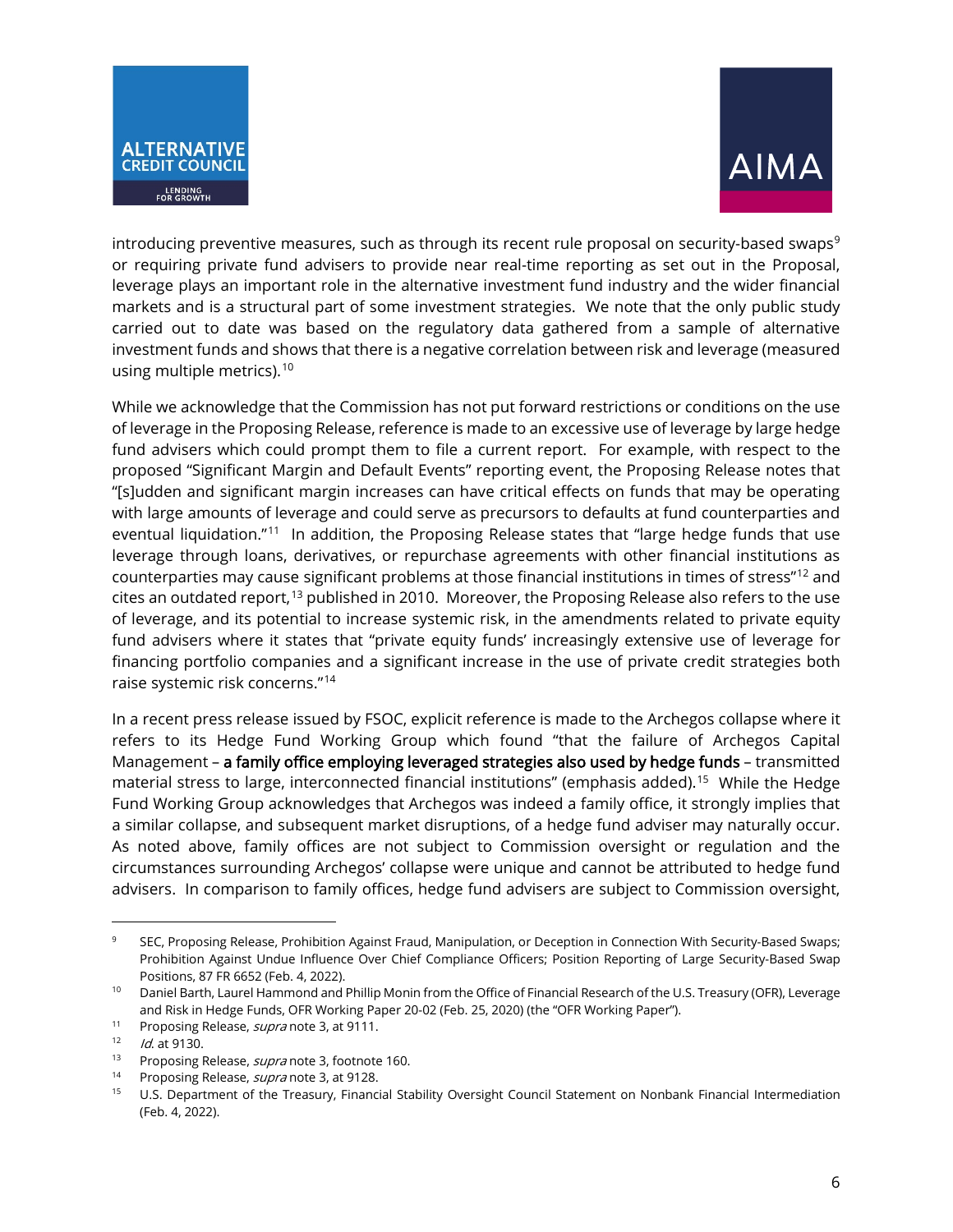



and are required to comply with strict operational standards and organisational requirements such as conflicts of interest and conduct rules, protection of client assets as well as prudential regulations on liquidity and risk management.

We refer the Commission to an independent external investigation, commissioned by Credit Suisse, into the collapse of Archegos.<sup>16</sup> As the Commission is aware, Credit Suisse's prime services business provided financing (i.e., leverage) to Archegos, eventually resulting in a multimillion dollar loss for Credit Suisse. The report concludes that:

"The Archegos-related losses sustained by CS [Credit Suisse] are the result of a fundamental failure of management and controls in CS's Investment Bank and, specifically, in its Prime Services business. The business was focused on maximizing short-term profits and failed to rein in and, indeed, enabled Archegos's voracious risktaking. There were numerous warning signals—including large, persistent limit breaches—indicating that Archegos's concentrated, volatile, and severely undermargined swap positions posed potentially catastrophic risk to CS. Yet the business, from the in-business risk managers to the Global Head of Equities, as well as the risk function, failed to heed these signs, despite evidence that some individuals did raise concerns appropriately.

The Archegos default exposed several significant deficiencies in CS's risk culture, revealing a Prime Services business with a lackadaisical attitude towards risk and risk discipline; a lack of accountability for risk failures; risk systems that identified acute risks, which were systematically ignored by business and risk personnel; and a cultural unwillingness to engage in challenging discussions or to escalate matters posing grave economic and reputational risk. The Archegos matter directly calls into question the competence of the business and risk personnel who had all the information necessary to appreciate the magnitude and urgency of the Archegos risks, but failed at multiple junctures to take decisive and urgent action to address them."[17](#page-6-1)

Credit Suisse's report is further evidence that the circumstances surrounding Archegos' collapse were unique, amplified by a prime broker who did not follow normal and widely accepted risk management standards and should therefore not be ascribed to hedge funds.

We note that the Proposing Release does not cite any recent studies or academic papers, such as the 2020 OFR Working Paper which reviewed the most comprehensive hedge fund data provided under the Form PF reporting requirements. The authors of the OFR Working Paper put forward the following conclusion:

<span id="page-6-0"></span><sup>&</sup>lt;sup>16</sup> See, Credit Suisse[, Group Special Committee of the Board of Directors Report on Archegos Capital Management](https://www.credit-suisse.com/about-us/en/reports-research/archegos-info-kit.html) (Jul. 29, 2021).<br><sup>17</sup> *Id.* at pages 1-2.

<span id="page-6-1"></span>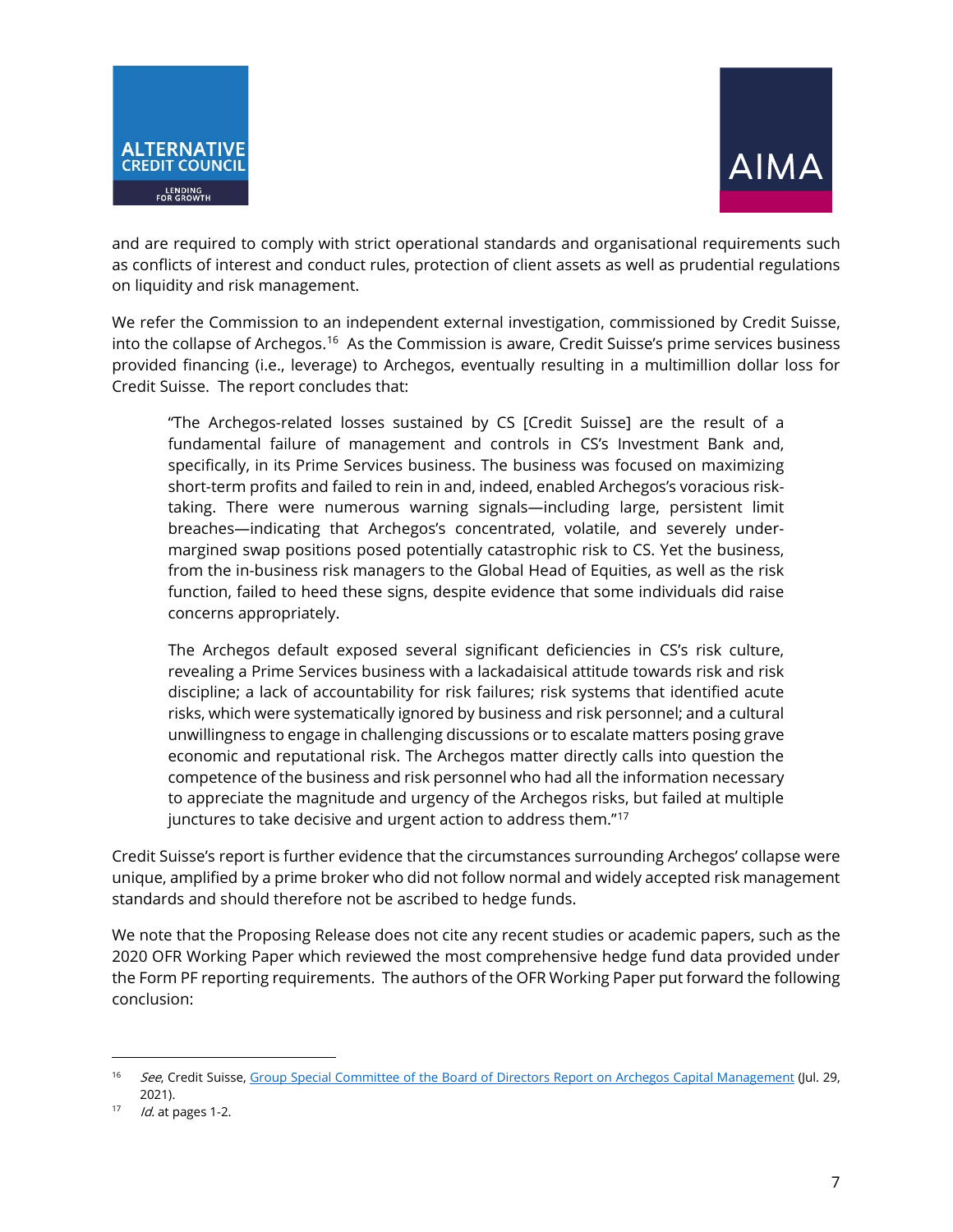



"The use of leverage is often considered a key potential systemic risk in hedge funds. Yet, data limitations have made empirical analyses of hedge fund leverage difficult. Traditional theories predict leverage and portfolio risk are positively linearly related. Alternatively, an emerging wave of theories of leverage constraints predict leverage and asset risk are negatively correlated, and therefore leverage and portfolio risk may be unrelated or even negatively related. Consistent with theories of leverage constraints, we find that hedge fund leverage and portfolio risk are weakly negatively  $\,$  correlated" (emphasis added). $^{18}$  $^{18}$  $^{18}$ 

#### Leveraged lending in the private credit industry

We also disagree with the assumption made by the Commission and FSOC that leverage, or leveraged lending in the private equity and private credit industry, could be directly contribute to systemic risk. In addition to the OFR Working Paper above, we refer the Commission to a report by the U.S. Government Accountability Office (GAO) published in December 2020 which stated that, "[a]lthough regulators monitoring the effects of the pandemic [i.e., COVID-19] remain cautious, as of September 2020, they had not found that leveraged lending presented significant threats to financial stability."[19](#page-7-1) Furthermore, GAO concludes that "leveraged lending activities generally have not posed significant threats to the stability of the U.S. financial system."[20](#page-7-2) Finally, with regards to the Commission's statement that private equity funds' use of leverage and the use of private credit strategies raises systemic risk concerns,<sup>[21](#page-7-3)</sup> the Proposing Release, in footnote 135, cites an article in the Financial Times<sup>[22](#page-7-4)</sup> on a report by Moody's, published in October 2021, which we believe is more speculative than informative. The actual observations of that report do not match the Commission's conclusion, as Moody's notes that

"[s]ome structures that facilitate the expansion of direct lending have stronger financial disclosure and credit quality, including BSLs, CLOs and BDCs. The vehicles balance these risks through portfolio diversity and stronger creditor protections in loan agreements than for institutional loans, among other risk mitigants (Exhibit 4). In addition, asset managers' financial and managerial sophistication help balance the operating and financial risks of the middle-market companies that make up direct lending portfolios."[23](#page-7-5)

The Moody's report argues that rising leverage increases downside risk and that, compared to banks, the private credit industry is more tolerant of borrowers who employ high leverage and/or highly

<span id="page-7-1"></span><span id="page-7-0"></span><sup>&</sup>lt;sup>18</sup> OFR Working Paper, *supra* note 10.<br><sup>19</sup> United States Government Accountability Office, Financial Stability – Agencies Have Not Found Leveraged Lending to Significantly Threaten Stability but Remain Cautious Amid Pandemic (Dec. 2020).

<span id="page-7-2"></span> $10<sup>20</sup>$  *Id.* at page 32.

<span id="page-7-3"></span><sup>&</sup>lt;sup>21</sup> Proposing Release, *supra* note 3, at 9128.

<span id="page-7-5"></span><span id="page-7-4"></span><sup>&</sup>lt;sup>22</sup> See [Moody's Warns of 'Systemic Risks' in Private Credit Industry,](https://www.ft.com/content/862d0efb-09e5-4d92-b8aa-7856a59adb20) Financial Times (Oct. 26, 2021).<br><sup>23</sup> See Moody's Investors Service, As private credit continues to grow, risks are getting swept into grey zone, page 2021) (the "Moody's report").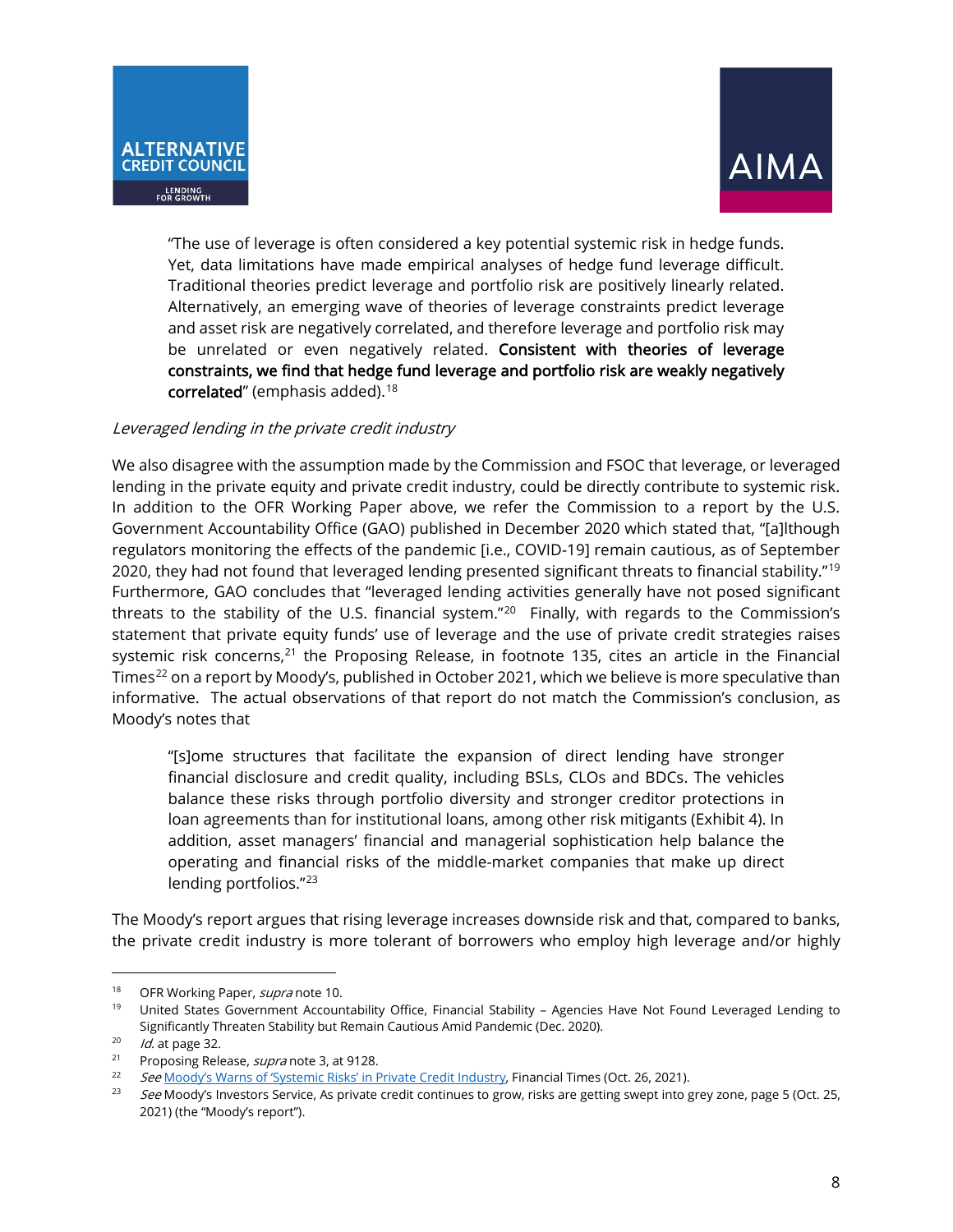



leveraged deals. It is important to address the assumptions underpinning this analysis. We would first stress to the Commission that leverage at the fund level should be distinguished from portfolio company leverage.

The majority of private credit funds operate with either no or modest levels of leverage<sup>[24](#page-8-0)</sup> and employ policies to manage and monitor the use of leverage within their investment strategy. These policies are designed to work in a range of scenarios. Furthermore, private credit funds employ a combination of liquidity management tools to prevent potential liquidity mismatches arising in the event of investors seeking to redeem their capital. These might include but are not limited to:

- lock-up periods which prevent redemptions before a pre-determined period;
- prescribed redemption windows (e.g., semi-annual or annual);
- ex-ante investor level gates which allow only a small portion (10-20%) of investor capital to be redeemable during any redemption periods; and
- lengthy notice periods for redemption requests (e.g., 90 -180+ days).

We would also highlight how the use of leverage is also prescribed by a combination of investor requirements and the commercial terms set by finance providers. Investors have significant transparency on how leverage might be employed by the investment manager as part of their due diligence process prior to investing. This will include any appropriate leverage limits, risk management systems, the source of financing as well as the collateral required. Leverage providers, typically banks but also some pension funds or insurers, will also undertake their own analysis before providing financing to private credit funds. Their risk appetite therefore plays a significant role in determining the availability of leverage for private credit funds.

Despite several periods of stress during the past 15 years of growth for the sector there have been no systemic issues arising from the use of leverage by private credit funds. Should the SEC have concerns with respect to the use of leverage, potential liquidity mismatches and systemic risk, then this should be addressed on a consistent basis to maintain a level playing field across different types of funds.

With respect to the levels of leverage at the level of portfolio companies and the assumption that this may exacerbate downside risk, we would highlight that the GAO report did not consider that leveraged lending by private credit funds significantly threatened financial stability.

Levels of debt are an important component of the credit analysis, due diligence and underwriting done by private credit managers on firms they invest in, but they are not the only consideration when assessing creditworthiness and whether the investment is in line with the investment mandate. Borrowers with higher levels of debt clearly present different risks to those with lower levels of debt but this does by itself does not make them either inherently more risky or more likely to lead to stress.

<span id="page-8-0"></span>See ACC[, Financing the Economy 2018,](https://acc.aima.org/research/fte-2018.html) Figure 43 (Nov. 2018).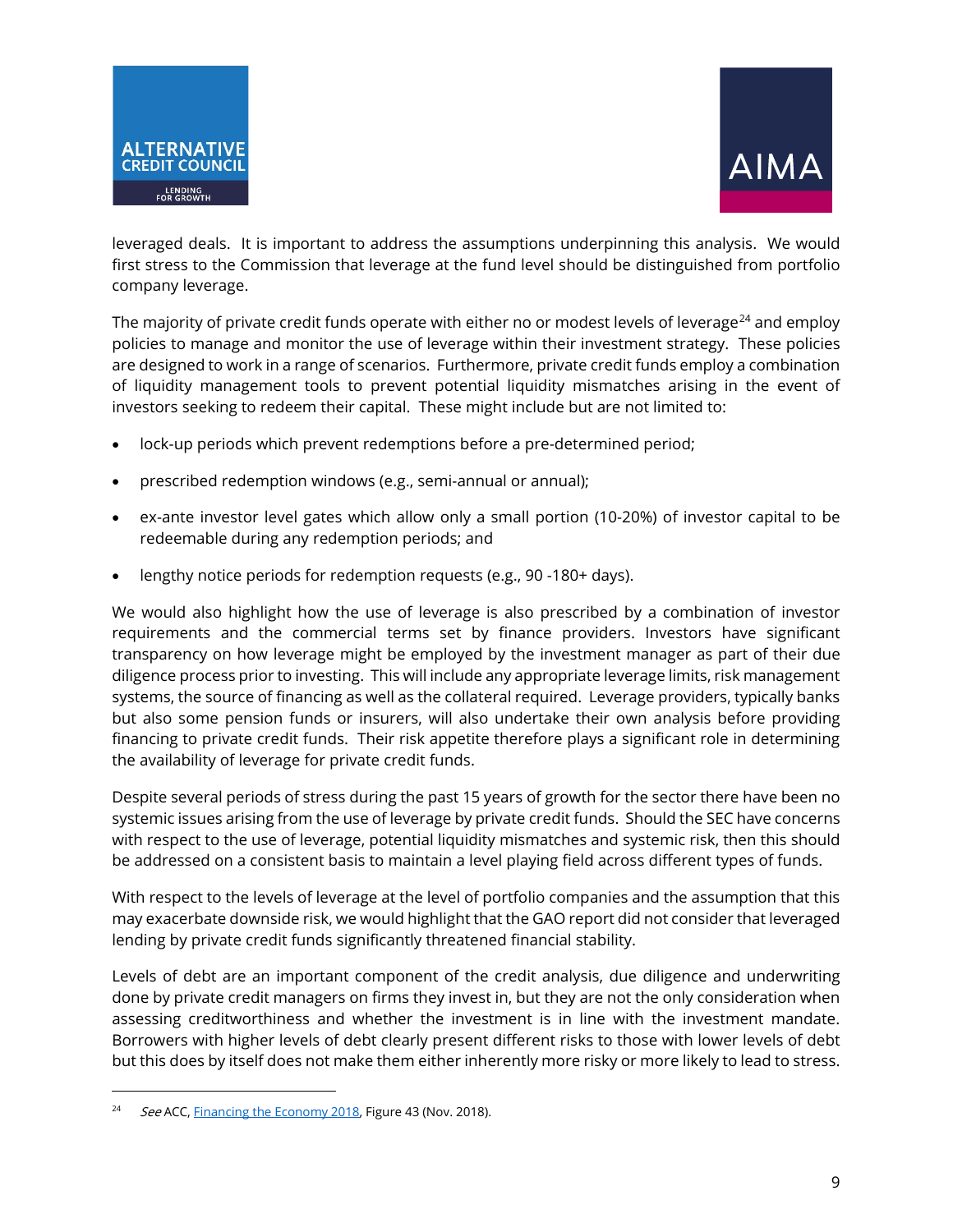



Credit fund managers will employ rigorous underwriting and due diligence prior to granting a loan to these entities and will have other measures in place to mitigate downside risk. As part of their existing due diligence processes, investors benefit from substantial levels of transparency about the credit underwriting, due diligence, risk management and restructuring capabilities of private credit fund managers prior to making any investment.

For these reasons, we do not believe that the Moody's analysis is an appropriate evidence base to determine the Commission's policy towards private credit funds. If the SEC believes that there are issues which warrant further rulemaking, this should be established through a dedicated study that would allow a more comprehensive consideration of current market practices and whether there are risks which needs to be managed through SEC rulemaking.

Finally, the Proposing Release implies that private equity funds and their advisers use their credit arms to provide financing for their private equity transactions which is wholly inaccurate. Many of our members operating in the private equity and private credit industry have expanded their credit arms significantly as a result of the outgrowth of increased demand for private credit, in turn a direct result of the dramatic growth in the private equity industry. However, if a firm were exposed on both a private equity investment and private credit investment in the same issuer and the issuer were to go bankrupt, the firm would have two parts of its business in conflict with each other since their interests are not aligned. This acts as a natural limitation on firms using their private credit arm to finance their private equity transactions and is something that is heavily scrutinised by investors. Although the majority of private credit financing may go to private equity sponsored firms, those private equity sponsors are usually unrelated.

#### Data collection and analysis need to be improved to justify the reporting requirements

We believe that before any potential, drastic changes to the use and measurement of leverage are introduced, the Commission should refine its data collection and take several necessary empirical and analytical steps as this could otherwise have the potential to result in damaging limitations to investment management. While this may then achieve the reduction of leverage, this would not necessarily improve financial stability, investor protection or the orderly functioning of markets. We do not claim that the use of leverage is always divorced from micro- or macro-level risk, but we wish to point out that, in sophisticated investment strategies, the link between leverage and risk is likely to be nuanced and counterintuitive. This is due to the fact that most strategies that use leverage will do so to manage, reduce or transform risk in a manner that is not consistent with a less sophisticated deployment of leverage in other sectors of the financial market.

We again stress that there is no policy justification for the proposed amendments which would seek to impose unnecessary and disproportionate compliance and operational burdens on advisers. The Commission has not presented any evidence in the Proposing Release elaborating on the negative role that private fund advisers supposedly played during the COVID-19 crisis or the Archegos collapse. As mentioned above, and evidenced by various studies and market data, private fund advisers did not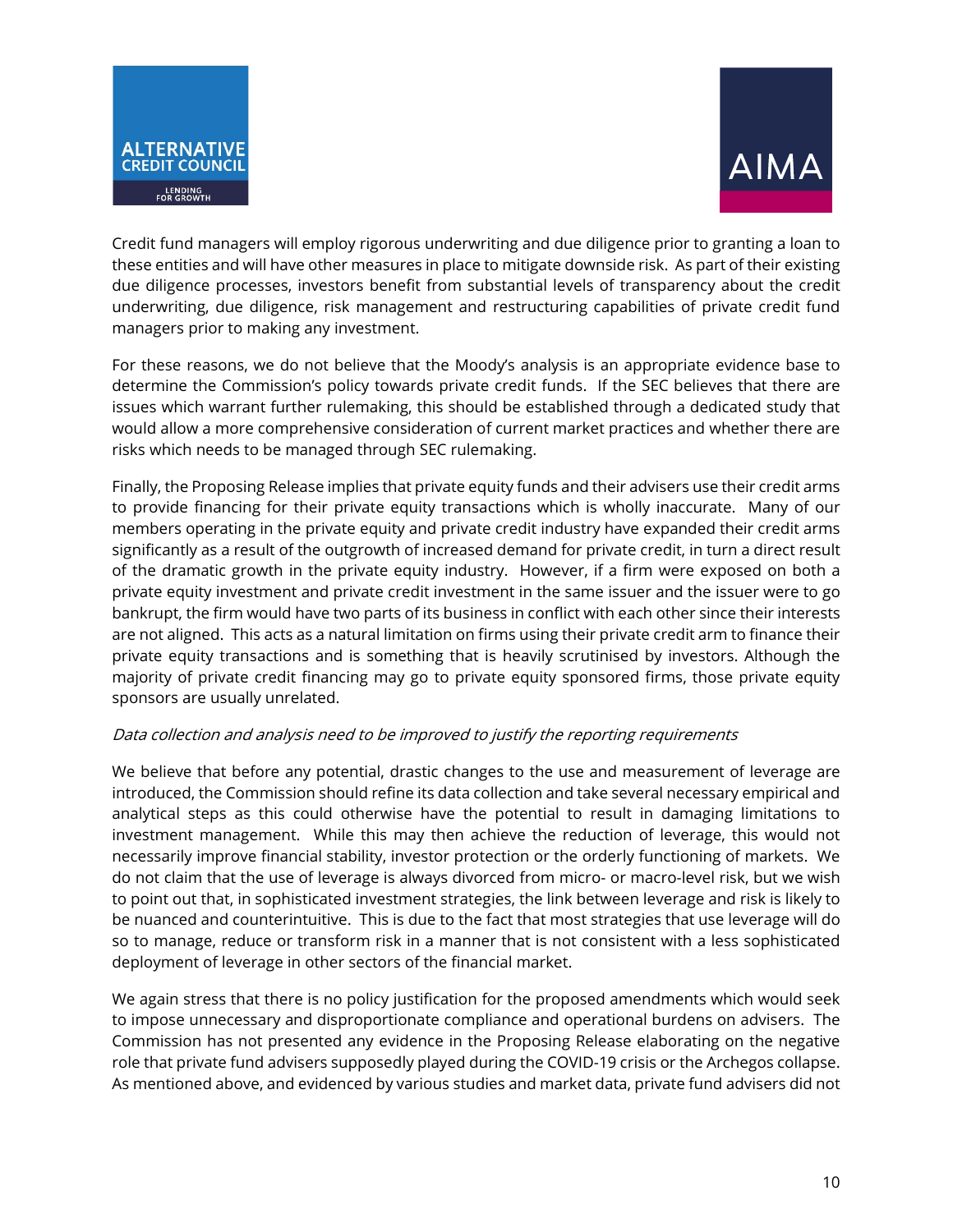



cause or amplify these crises and so the Commission's justification for introducing the reporting requirements is not premised on factual evidence.

### Reporting of key events could exacerbate a crisis

While the current reports are not proposed to be made public by the Commission, we note there is a realistic possibility that (i) the reports are leaked into the public domain, (ii) if leaked into the public domain, the reports could spur uncontrollable rumours and far-reaching, negative industry reactions, and/or (iii) investors will demand to receive these reports even if not leaked. Since the reports are due within one business day, there is a realistic probability that the event that triggered the report is still ongoing and decisions will not have been made about the cause, nature, impact or remediation of the event at the time the event is reported. This could exacerbate a crisis that the adviser is dealing with or could potentially start a crisis where previously there was none taking into consideration the arbitrary material triggers behind some of the key events. Focus of the critical staff who are assessing and remediating the triggering event will be diverted to instead deal with investor demands for information or potential interventions from the Commission. Moreover, investors may inquire about the occurrence of the proposed key events in their annual due diligence questionnaires and during their pre-investment due diligence on the large hedge fund adviser. As we have outlined further below, several of the key events are not indicative of systemic risk and the quantitative thresholds that would trigger a reporting requirement would result in many 'false positives' but would reasonably be expected to be disclosed to the investor during the pre-investment and annual due diligence questionnaires. By disclosing these events, the majority of which will not be material or indicative of systemic risk, investors may resort taking drastic and far-reaching measures, thereby exacerbating a 'crisis' that the adviser is dealing with or could potentially start a crisis where previously there was none.

# 2. The cost/benefit analysis is flawed and does not provide an indication of the estimated costs and benefits

Considering the impact of the reporting requirements on advisers' resources, the Commission's cost/benefit analysis fails to provide a meaningful indication of the costs associated with complying with the proposed requirements other than perhaps the cost of filing in the form.

#### Concerns with the economic analysis

We believe the economic analysis falls short in establishing a baseline of current practices and assessing the costs and benefits of the Proposing Release in a thorough and impartial manner.<sup>[25](#page-10-0)</sup>

<span id="page-10-0"></span><sup>&</sup>lt;sup>25</sup> See SEC "Current Guidance on Economic Analysis in SEC Rulemakings, Memorandum" (March 6, 2012), available at [https://www.sec.gov/divisions/riskfin/rsfi\\_guidance\\_econ\\_analy\\_secrulemaking.pdf](https://www.sec.gov/divisions/riskfin/rsfi_guidance_econ_analy_secrulemaking.pdf) (identifying the elements as follows: "(1) a statement of the need for the proposed action; (2) the definition of a baseline against which to measure the likely economic consequences of the proposed regulation; (3) the identification of alternative regulatory approaches; and (4) an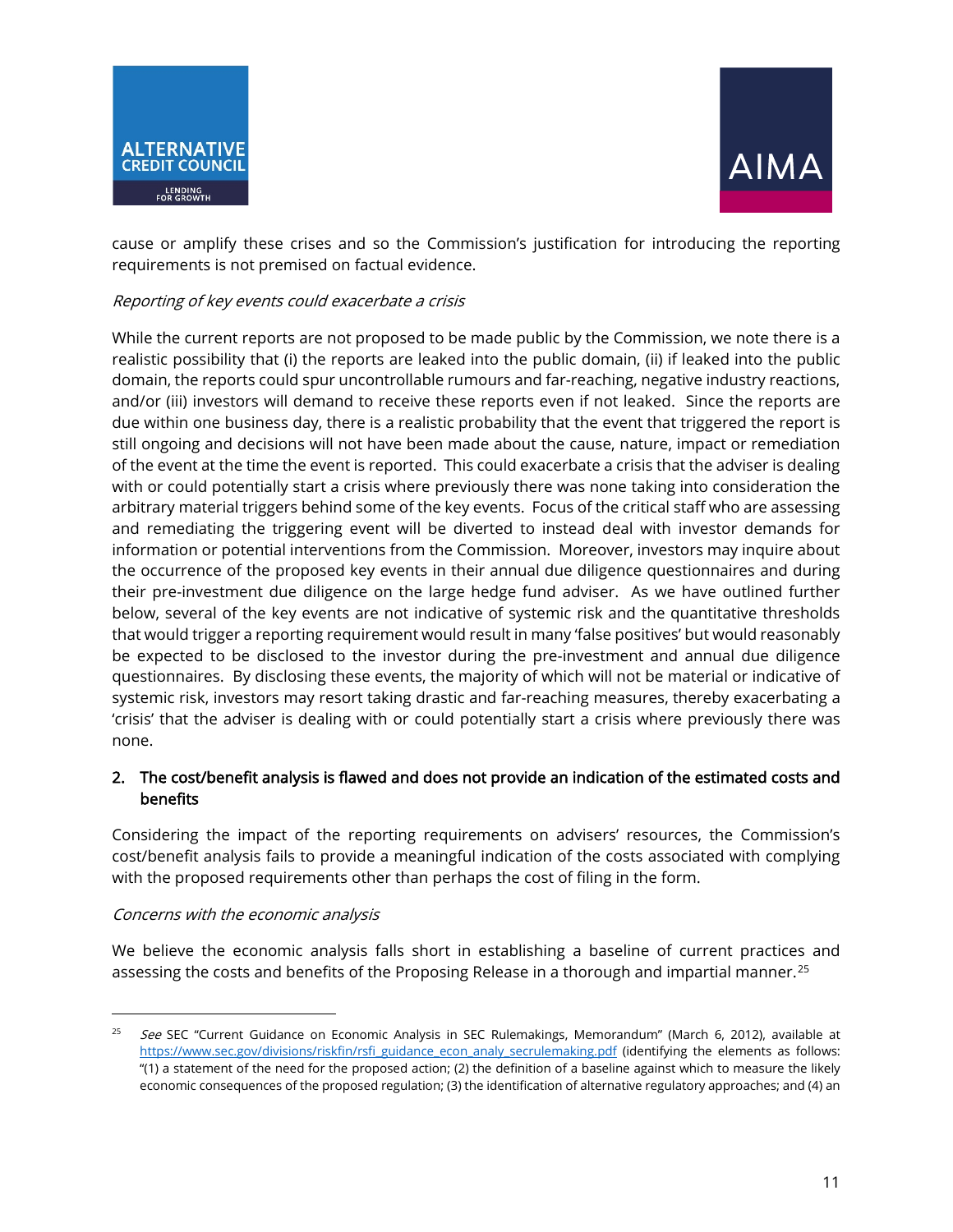



Furthermore, in the Proposing Release, the Commission notes that it "also considered an alternative to require hedge fund and private equity advisers to file current reports within a time period longer than one business day."[26](#page-11-0) However, it does not provide or discuss the alternative that was considered but only mentions that "[a]lthough this alternative would provide more time to advisers to prepare and file the form, we do not anticipate that this would reduce the cost burden to advisers as compared to the one-day reporting requirement."<sup>27</sup> While we would agree this would perhaps not reduce the reporting cost, it would certainly reduce the wider reporting burden and so we would request the Commission, as per our request further below, to extend the reporting requirement period to five business days after the adviser has become aware that a reporting event has occurred.

A possible alternative which the Commission could have, or perhaps has considered but not referenced in the Proposing Release, is the reporting requirements imposed by the NFA through Compliance Rule 2-50 on CPO Notice Filing Requirements (see below). Alignment with the NFA would impose substantially lower compliance costs since dual registrants (i.e., Commission and NFA registrants) already have to comply with NFA Rules. In addition, the approach adopted by the NFA does not include measures which are not tracked in the normal course of an adviser's business and which do not require one-off operationalisation to gather the necessary data to prove the adviser stands ready to report when it needs to and that on the days it did not report, none of the material triggers were met.

Moreover, the Proposing Release does not discuss, or let alone expand, on the rational and evaluation of the material triggers behind the key reporting events which appear to be wholly arbitrary and is further evidence that the Commission has not provided the robust analysis that is needed to justify the proposed requirements. Further below we provide detailed comments to the proposed material triggers underlying the key events.

#### Assessing costs of the Proposal

As the Commission acknowledges in the Proposing Release, "The proposed amendments to Form PF would lead to certain additional costs for private fund advisers. Any portion of these costs that is not borne by advisers would ultimately be passed on to private funds' investors."<sup>[28](#page-11-2)</sup> In Section C of the Proposing Release ("Benefits and Costs"), the Commission describes, very briefly, that it expects the direct costs associated with the one business day reporting requirement, to "include initial costs required to set up a system for monitoring significant events that are subject to the current reporting requirement as well as filing fees."<sup>[29](#page-11-3)</sup> We note that these filing fees will be determined by the Commission in a later, but separate action, $30$  which we believe is another indication of a flawed

evaluation of the benefits and costs—both quantitative and qualitative—of the proposed action and the main alternatives identified by the analysis.").

<span id="page-11-0"></span><sup>&</sup>lt;sup>26</sup> Proposing Release, *supra* note 3, at 9136.

<span id="page-11-1"></span>Ibid.

<span id="page-11-2"></span> $128$  *Id.* at 9134.

<span id="page-11-3"></span> $129$  *Id.* at 9135.

<span id="page-11-4"></span><sup>30</sup> Ibid.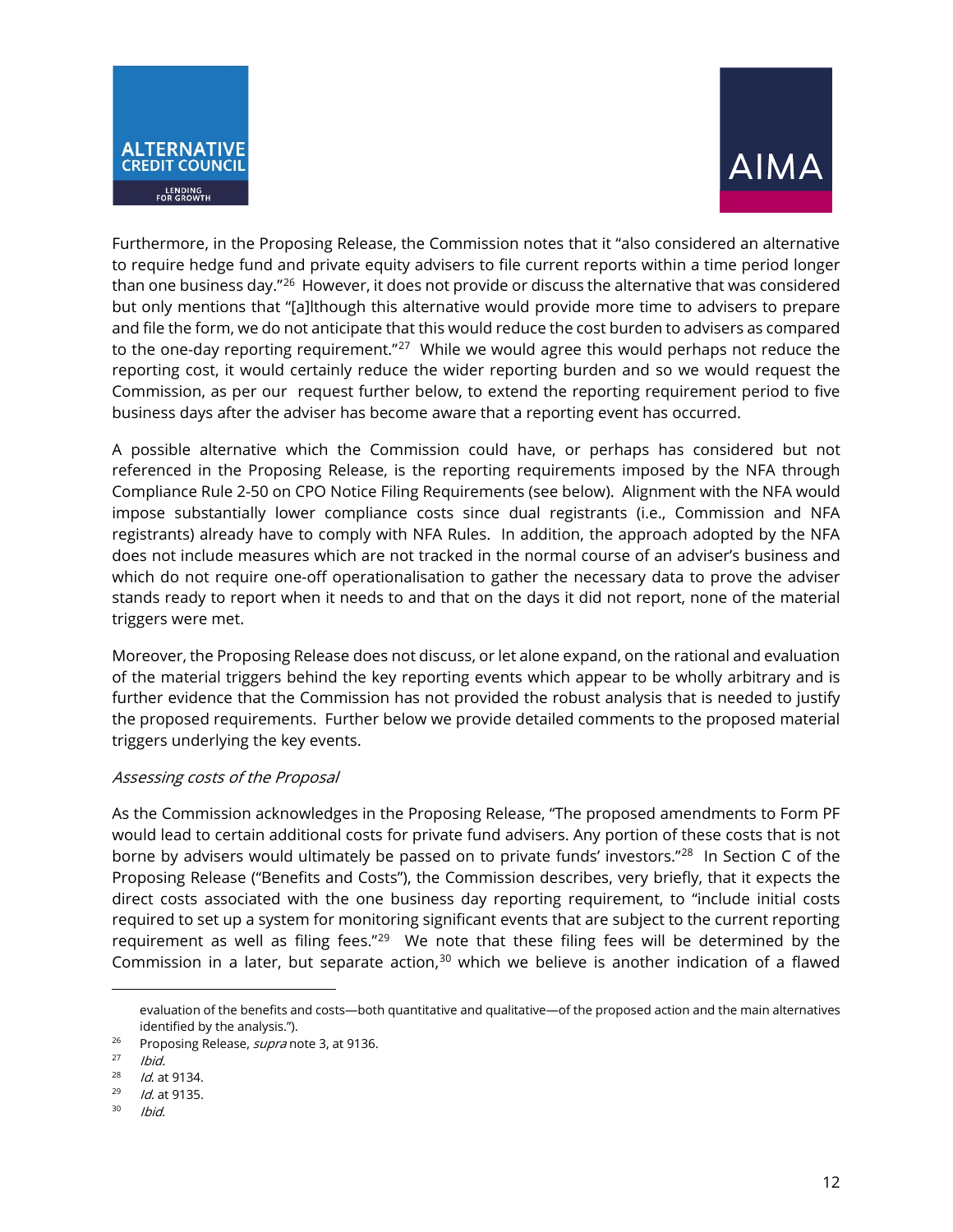



cost/benefit analysis as the filing fee associated with the proposed amendments is an important aspect of the Proposing Release and would demonstrate the expected costs that advisers will need to reserve and which will, ultimately, be borne by their investors. Advisers should be made aware of these costs ahead of the Proposing Release's (potential) adoption, not after the Commission may have voted in favour of the amendments.

In addition, the Commission has not given sufficient consideration to the associated direct and indirect costs, including the initial set-up costs, external costs and subsequent costs of the Proposing Release. On the initial costs, the Commission merely notes that it anticipates the initial costs "to be limited because the current report triggers were tailored and designed not to be overly burdensome."<sup>31</sup> On the indirect costs, such as external costs, the Proposing Release notes that the "proposed amendments provide an incentive for advisers to improve internal controls and devote additional time and resources to managing their risk exposures and enhancing investor protection, this may result in additional expenses for advisers, some of which may be passed on to the funds and their investors" (emphasis added). $32$  Finally, on the subsequent costs, the Commission states that this "would depend on the occurrence of the reporting events and frequency with which those events occur."[33](#page-12-2) 

The Economic Analysis should include a thorough and impartial analysis of the potential costs and benefits of the proposed current reporting requirements to affected advisers. As per the quoted text above, the Economic Analysis offers little beyond a generalised assessment of the costs. It provides no evidence of how many current reports it expects would need to be filed, nor does it attempt to provide an estimate of that number. The Proposing Release is unable to demonstrate the materiality or lack thereof, of the costs involved and fails to quantify the costs associated with the one-time setup of the advisers' compliance controls necessary to gather the relevant data on a daily basis in order for the adviser to demonstrate that it did not need to file a current report by the next business day.

Finally, and as discussed above, the Commission has failed to provide stakeholders with a convincing justification of why it proposes the reporting requirements or the benefits that it would achieve. The Proposing Release states that the "proposed current reporting requirement would improve the transparency to the Commission and FSOC of hedge fund activities and risk exposures, which would enhance systemic risk assessment and investor protection efforts."<sup>[34](#page-12-3)</sup> It further notes that "current reports would be especially useful during periods of market volatility and stress, when the Commission and FSOC are actively and quickly ascertaining the affected funds, gathering information to assess systemic risk, and determining whether and how to pursue regulatory responses, and when the Commission is actively determining whether and how to pursue outreach, examinations, or investigations."[35](#page-12-4) While we understand these goals, we respectfully submit that asking for real-time,

<span id="page-12-0"></span> $31$  Ibid.

<span id="page-12-1"></span> $32$  Ibid.

<span id="page-12-2"></span> $33$  Ibid.

<span id="page-12-3"></span> $34$  *Id.* at 9130.

<span id="page-12-4"></span><sup>35</sup> Ibid.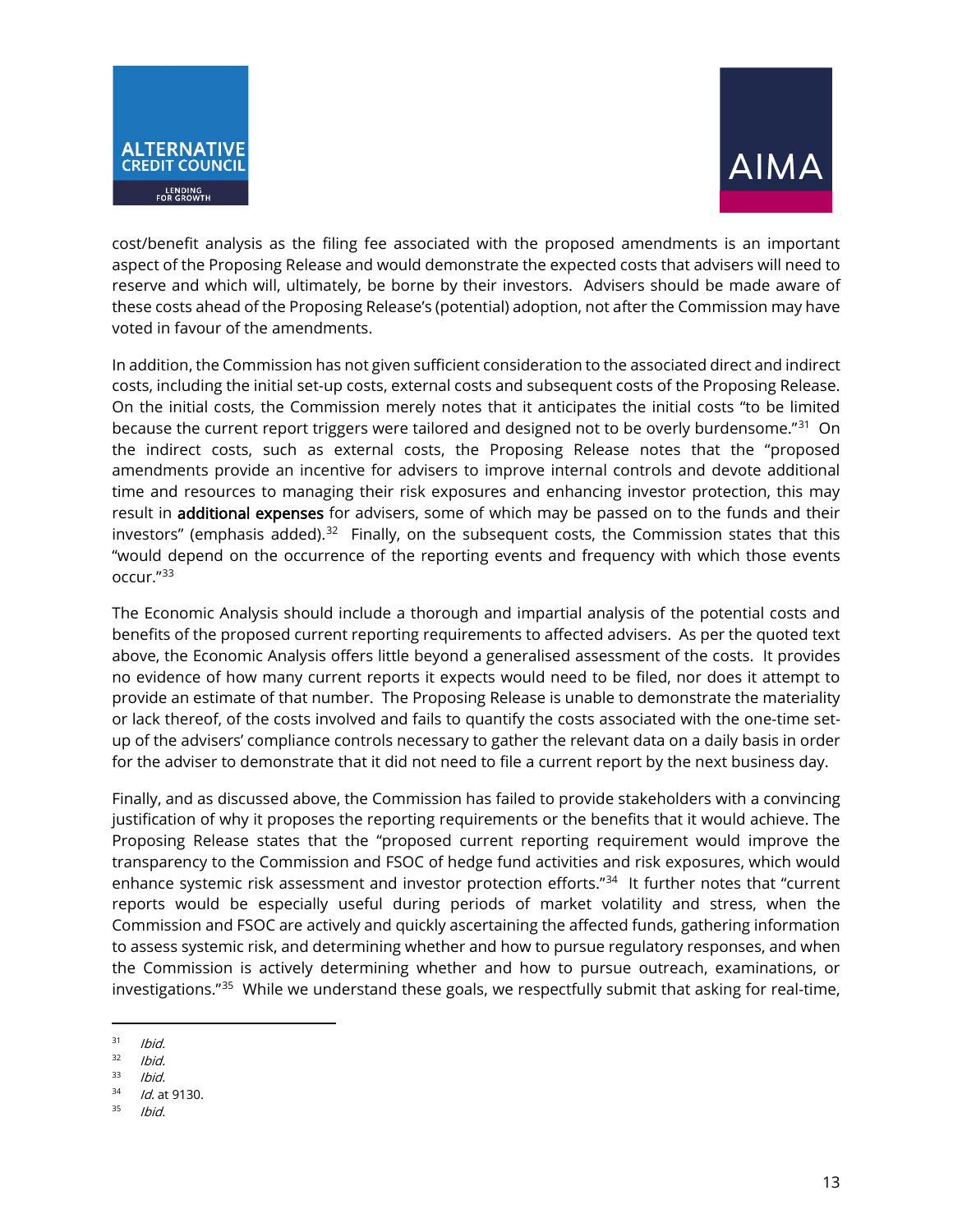



ex-ante information in a manner that will impose significant operational and compliance burdens on private fund advisers is not justified by the desire to have such information for ex-post outreach, examinations or investigations and that submissions of this information on a longer deadline would not affect the value of the information for those purposes. We ask the Commission to consider (i) adopting a more streamlined current reporting approach, like the one the NFA is taking under its Compliance Rule 2-50 (please see below), or (ii) extending the reporting deadline to at least five business days (also below).

# 3. The Commission goes beyond Form PF's original scope and purpose

The proposed amendments would fundamentally alter the nature of Form PF, changing it from a quarterly or annual filing made in connection with a regular compliance cycle to a current report that needs to be quickly refiled on the occurrence of certain events which would, in essence, turn into an obligation to start tracking information required for certain Form PF data fields on a daily basis. It also potentially changes how the Commission would use Form PF.

# Form PF's original purpose

In her dissenting statement on the Proposing Release, Commissioner Hester M. Peirce noted that at the time of Form PF's adoption in 2011, "Congress did not conceive of Form PF to facilitate the Commission's desire to inoculate well-heeled investors against downturns, losses, or fund failures."[36](#page-13-0) Commissioner Peirce further stated that the proposed changes represents "a fundamental shift in the Form PF's scope and purpose" and that "requiring almost immediate reporting of localized events would distend Form PF into a tool for government to micromanage private fund risk management."<sup>[37](#page-13-1)</sup> We agree with her assessment.

When the Commission and the Commodity Futures Trading Commission (CFTC) adopted the joint final rules<sup>[38](#page-13-2)</sup> on Form PF in 2011 in order to implement sections 404 and 406 of Dodd-Frank,<sup>[39](#page-13-3)</sup> the objective of the current Form PF was to "provide FSOC and the Commissions [CFTC and the Commission] with important information about the basic operations and strategies of private funds and help establish a baseline picture of potential systemic risk in the private fund industry."<sup>40</sup> The Commission adopted new Rule 204(b)-1 under the Investment Advisers Act of 1940, as amended, and Form PF to enable FSOC to obtain data that would facilitate monitoring of systemic risk in U.S. financial markets.

<span id="page-13-0"></span><sup>&</sup>lt;sup>36</sup> Commissioner Hester M. Peirce, Statement on Proposed Amendments to Form PF to Require Current Reporting and [Amend Reporting Requirements for Large Private Equity Advisers and Large Liquidity Fund Advisers](https://www.sec.gov/news/statement/peirce-form-pf-20220122?utm_medium=email&utm_source=govdelivery) (Jan. 26, 2022).

<span id="page-13-1"></span> $37$  Ibid.

<span id="page-13-2"></span><sup>&</sup>lt;sup>38</sup> See SEC/CFTC, Joint Final Rules, Reporting by Investment Advisers to Private Funds and Certain Commodity Pool Operators and Commodity Trading Advisors on Form PF[, 76 FR 7](https://www.govinfo.gov/content/pkg/FR-2022-02-04/pdf/2021-27531.pdf)1127 (Nov. 16, 2011) ("Form PF Adopting Release").<br>39 See Dodd-Frank Wall Street Reform and Consumer Protection Act (Jul. 21, 2010) ("Dodd-Frank").

<span id="page-13-3"></span>

<span id="page-13-4"></span><sup>&</sup>lt;sup>40</sup> Form PF Adopting Release, *supra* note 38, at 71129.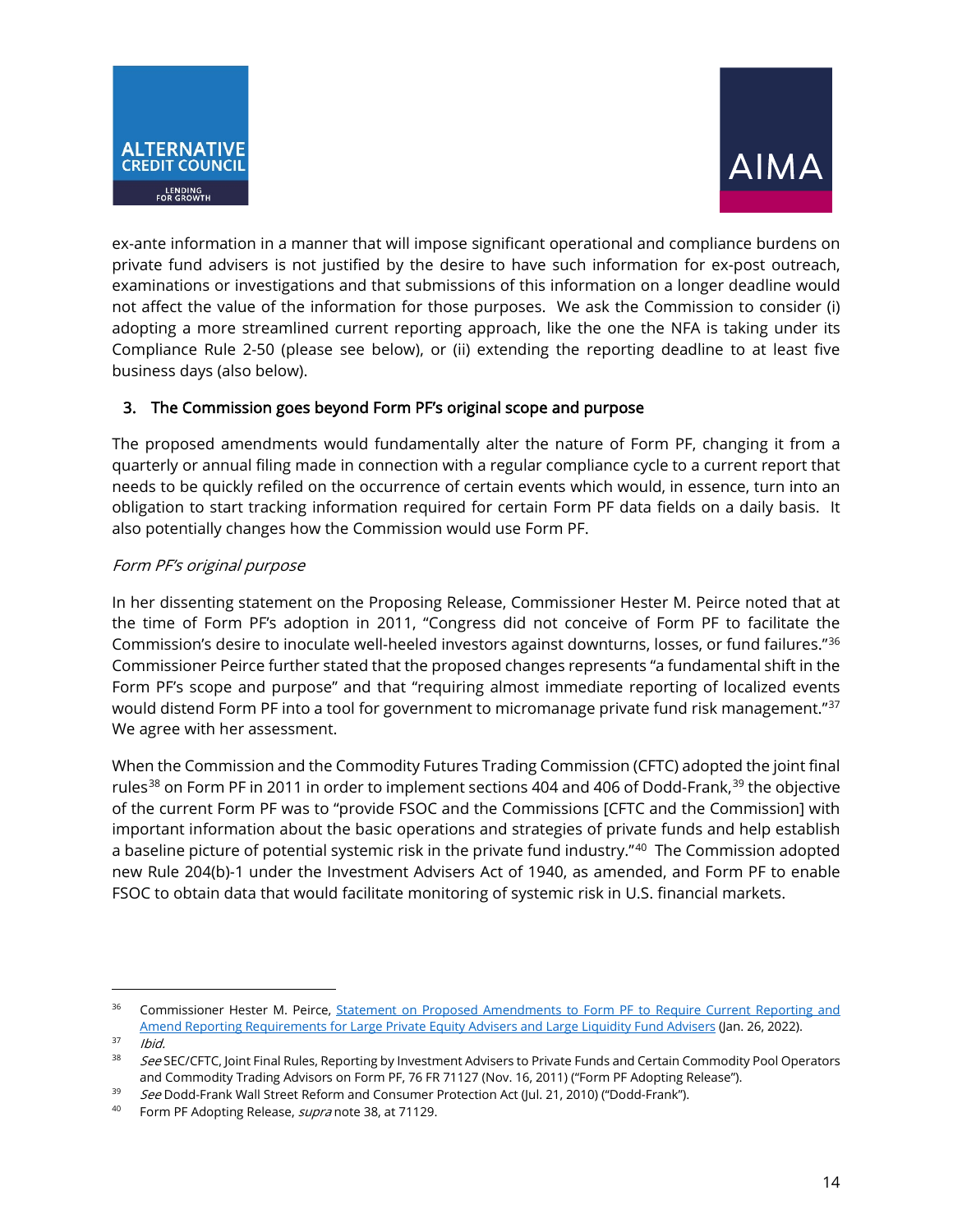



Under Section 404(3) of Dodd-Frank, Congress mandated the Commission to collect the following information from registered investment advisers:

''(3) REQUIRED INFORMATION.—The records and reports required to be maintained by an investment adviser and subject to inspection by the Commission under this subsection shall include, for each private fund advised by the investment adviser, a description of—

''(A) the amount of assets under management and use of leverage, including offbalance-sheet leverage;

''(B) counterparty credit risk exposure;

''(C) trading and investment positions; ''

(D) valuation policies and practices of the fund;

''(E) types of assets held;

''(F) side arrangements or side letters, whereby certain investors in a fund obtain more favorable rights or entitlements than other investors;

''(G) trading practices; and

''(H) such other information as the Commission, in consultation with the Council [i.e., FSOC], determines is necessary and appropriate in the public interest and for the protection of investors or for the assessment of systemic risk, which may include the establishment of different reporting requirements for different classes of fund advisers, based on the type or size of private fund being advised."[41](#page-14-0)

The breadth of the new reporting requirements goes beyond Congress' mandate under Dodd-Frank and the current Form PF Rule's stated objectives and captures smaller investment advisers and routine investment activity that appear purely to foster the Commission's more general objectives – data collection to support examinations, and its regulatory and enforcement programmes relating to exempt reporting advisers. The key events that the Commission wants advisers to file a report on if the pre-determined material thresholds are triggered are, in our view, not all indicative of systemic risk and strong market disruption. Further below we have outlined our views on the proposed reporting events and how we believe these are not all indicative of systemic risk or that they will achieve the Commission's objective of improving investor protection.

<span id="page-14-0"></span>See Dodd-Frank, supra note 39.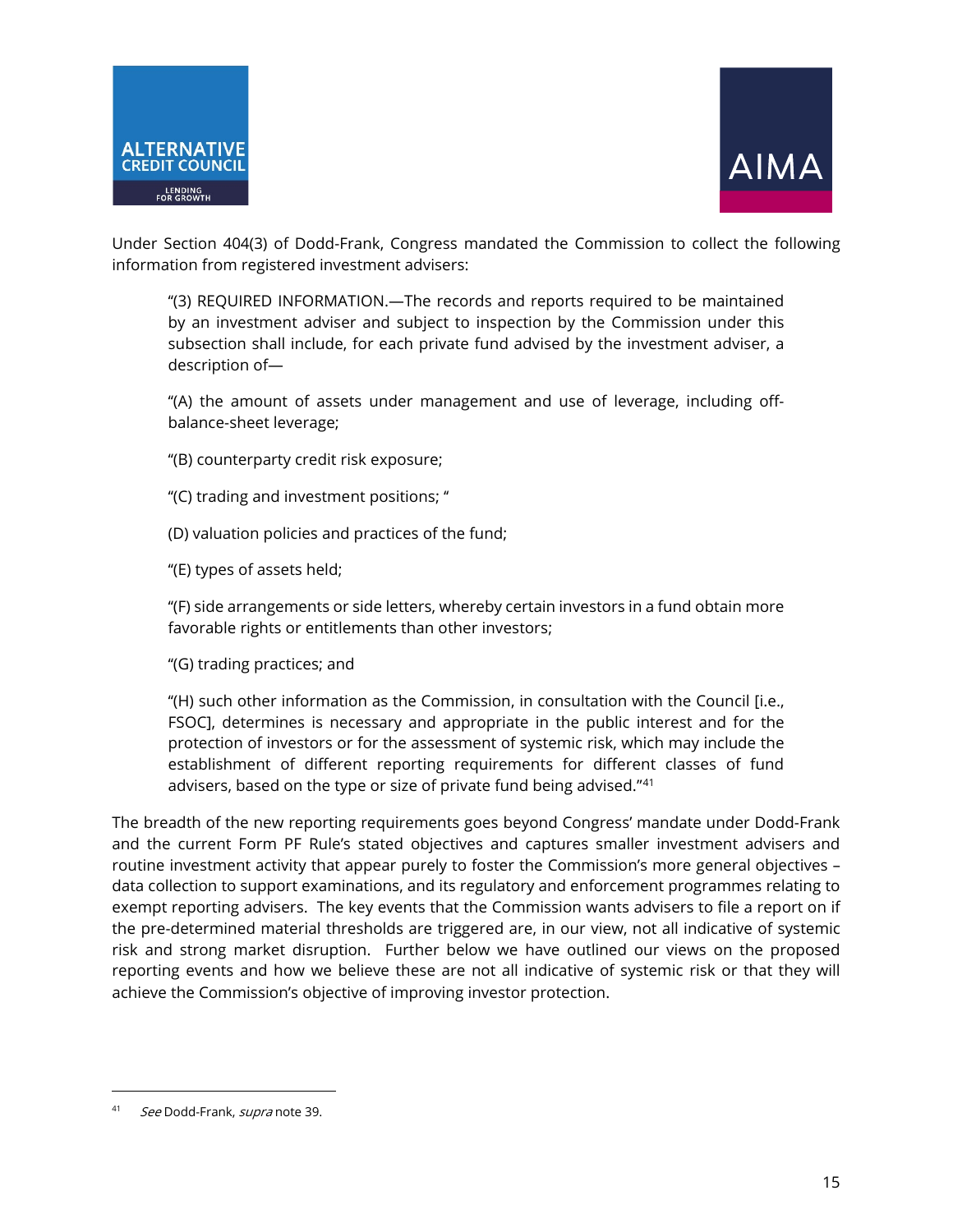



## 4. The Commission should consider alternative approaches such as the approach taken in NFA Compliance Rule 2-50

If the Commission adopts amendments to Form PF, we strongly urge the Commission to consider taking an approach similar to what the National Futures Association (NFA) has done in NFA Compliance Rule 2-50 ("NFA Rule 2-50") and the related Interpretive Notice, $42$  which require commodity pool operators ("CPOs") that are NFA members to file reports if certain key events which could have systemic implications (e.g., risk of fire sales and counterparty exposure) occur and which we believe are more indicative of systemic risk than most of the events identified in the Proposal.

NFA Rule 2-50 requires CPOs to notify the NFA of the occurrence of one or more identified reporting events. Reporting is required promptly (interpreted as the next business day) if the CPO:

- (a) operates a commodity pool that is unable to meet a margin call(s);
- (b) operates a commodity pool that is unable to satisfy redemption requests in accordance with its subscription agreements;
- (c) operates a commodity pool that has halted redemptions and the halt on redemptions is not associated with pre-existing gates or lockups, or a pre-planned cessation of operations; or
- (d) receives notice from a swap counterparty that a pool the CPO operates is in default.

NFA Rule 2-50 and the related Interpretive Notice, $43$  which were adopted with effect from June 30, 2021, provide guidance that more fully clarifies the circumstances that require notice and limits the scope for reporting in non-critical circumstances. Where the NFA is requiring CPOs to notify them of the occurrence of four key events that have binary triggers, the Commission, under the Proposal, would require large hedge fund advisers to report a total of seven key events and private equity advisers on three key events, some with quite complex triggers. NFA Rule 2-50's key events set out the basic principles without introducing arbitrary thresholds as set under the Proposal's key events. If the Commission wishes to gather information on systemic risk trigger events, in consultation with FSOC as suggested in section 404(3)(H) of Dodd-Frank, we believe that the Commission should consider requiring private fund advisers to report on the key events as set out under NFA Rule 2-50 which would substantially reduce advisers' compliance burdens, in particular for those advisers who are dual registrants, while still providing the Commission the type of real-time information of material events that the Proposal appears to be seeking. This would also provide FSOC with directly comparable information from similarly situated firms.

<span id="page-15-0"></span><sup>42</sup> See Interpretive Notice 9080 - NFA Compliance Rule 2-50: CPO Notice Filing Requirements (Feb. 18, 2021).

<span id="page-15-1"></span><sup>43</sup> Ibid.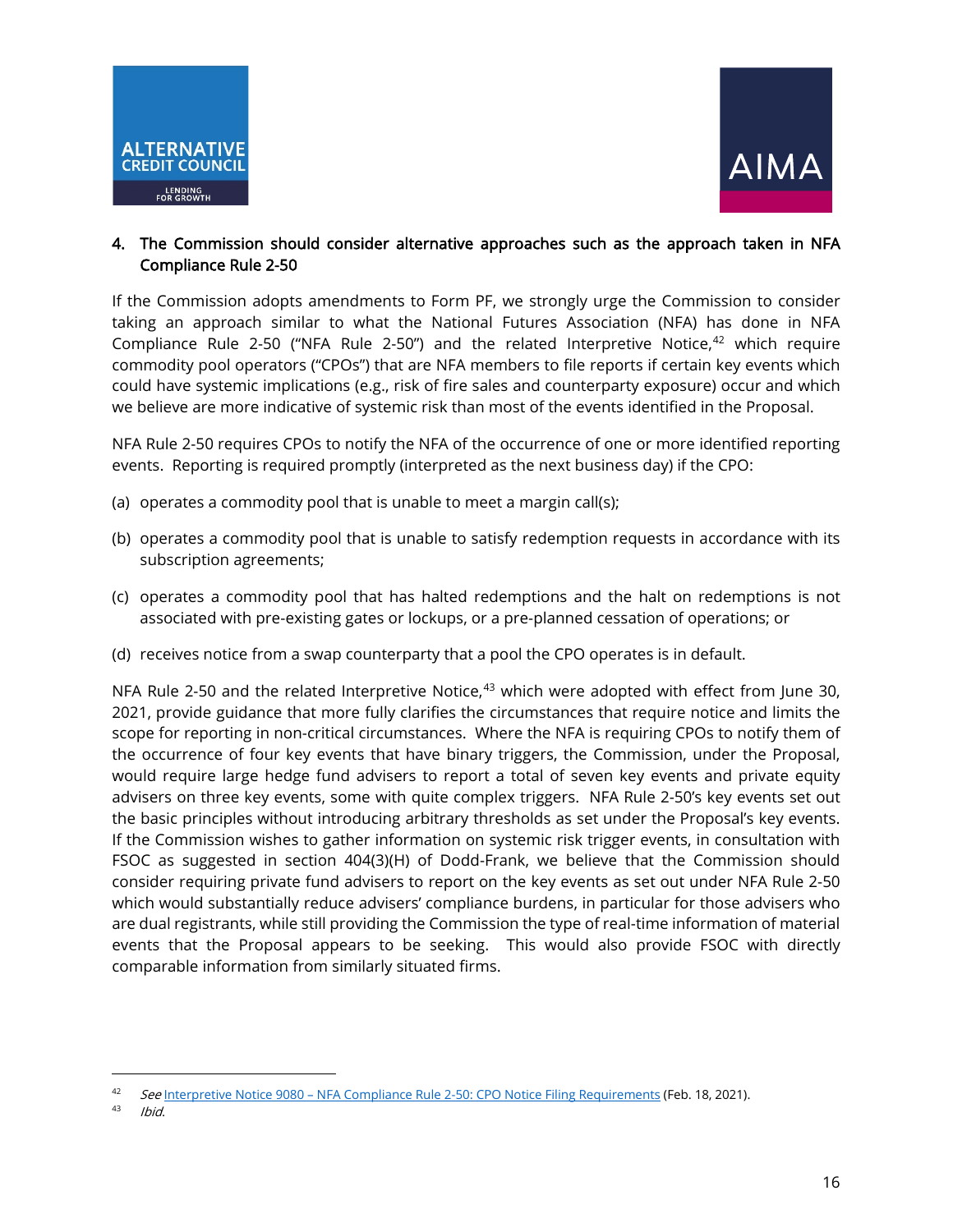



## 5. If an alternative approach is not considered viable, the Commission should limit the number of key events and amend the material triggers

According to the Proposing Release $^{44}$  $^{44}$  $^{44}$  and FSOC, $^{45}$  $^{45}$  $^{45}$  the two key transmission channels, or the mechanisms through which stress can be passed on from hedge funds to other parts of the financial sector, are fire sales and counterparty exposure. On the former, FSOC states that if a large, highly levered hedge fund were to undergo significant stress, it may have to resort to asset fire sales to raise cash to meet its obligations. On the latter, large hedge funds using leverage provided by prime brokers may cause significant problems at these institutions in times of stress. If this is indeed still FSOC's views, and we are not aware of any more recent or relevant discussions showing otherwise, the key events that large hedge fund advisers would need to report on go well beyond capturing data on contagion from fire sales of assets or losses at prime brokers. If the Commission wishes to preempt and/or mitigate these two 'key transmission channels', we believe that there are only a handful of the key reporting events proposed that large hedge fund advisers should report on. These are:

- (a) fund margin default or inability to meet a call for margin, collateral, or an equivalent (i.e., Section 5, Item D); and
- (b) fund is unable to satisfy redemptions or suspensions of redemptions (i.e., Section 5, Item J).

We believe that these events are more symptomatic of significant distress which could potentially lead to counterparty losses. The other key reporting events for large hedge fund advisers should not be incorporated into Form PF as these are all ancillary to the key events listed above and will only be of relevance if their occurrence results in a severe loss by the hedge fund advised by the adviser. For example, a requirement to report on an operational event (as per Item H), would only be relevant if this would result in extraordinary investment losses (as per Item B), and an extraordinary investment loss is only relevant if it leads to being unable to satisfy redemptions in accordance with the fund's terms or a suspension. In addition, a significant decline in unencumbered cash (as per Item G), a significant increase in margin (as per Item C), or a failure of a counterparty to meet a call for margin (as per Item E) would, again, only be of material relevance if this would result in a severe loss such that it leads to being unable to satisfy redemptions in accordance with the fund's terms or a suspension.

None of the private equity adviser key reporting events appear to address any identified area of potential systemic risk and, as such, we believe they should all be omitted from the final requirements.

## Amend material triggers of key events

As mentioned, we do not support the inclusion of the majority of the key events identified by the Commission. If, however, the Commission chooses to adopt them in full or limit them to the types of

<span id="page-16-0"></span><sup>44</sup> Proposing Release, *supra* note 3, at 9130.

<span id="page-16-1"></span>See FSOC[, Update on Review of Asset Management Products and Activities](https://www.treasury.gov/initiatives/fsoc/news/Documents/FSOC%20Update%20on%20Review%20of%20Asset%20Management%20Products%20and%20Activities.pdf) (Apr. 18, 2016) (the 'FSOC paper').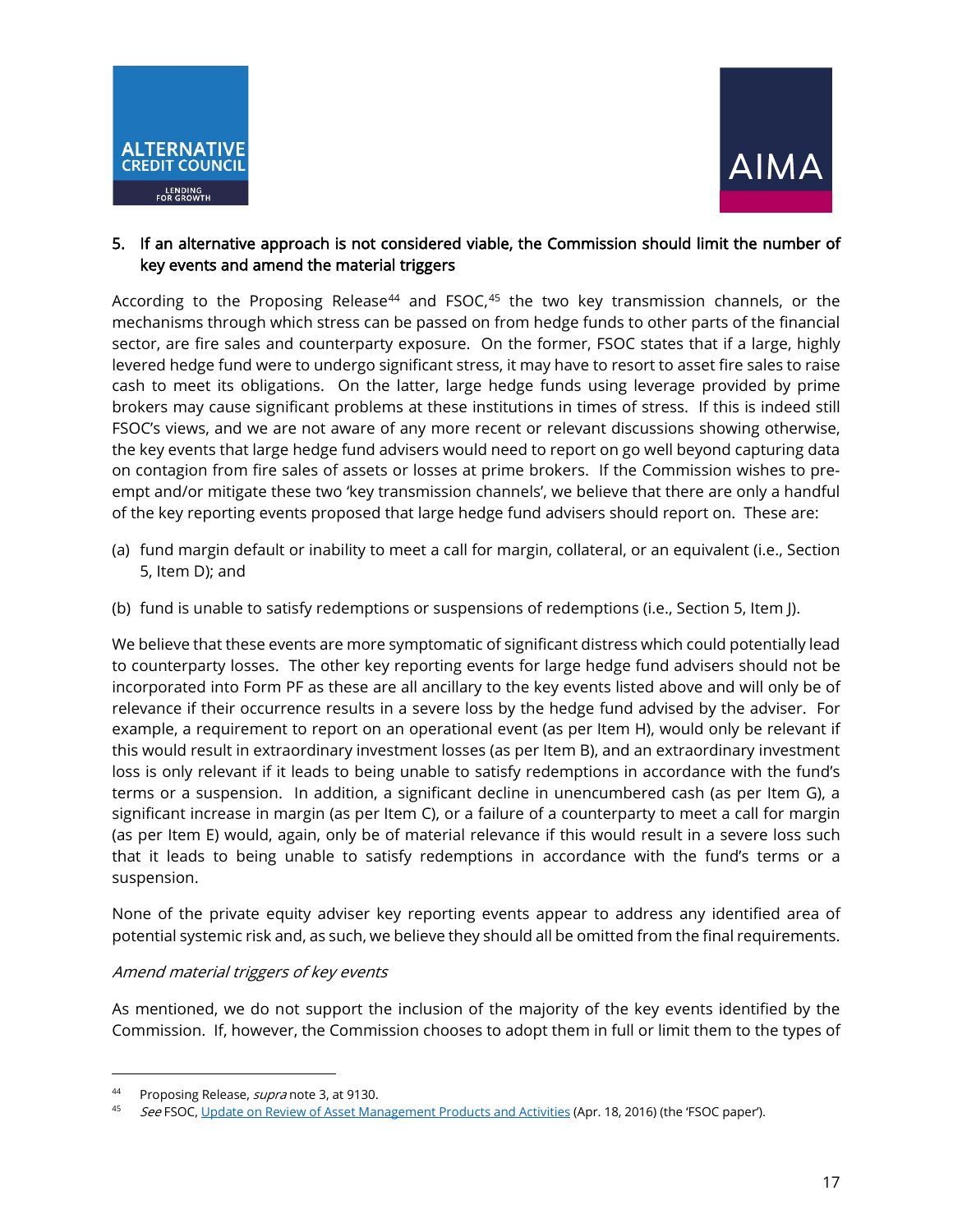



events identified above, we believe that the material triggers should be narrowed or reconsidered to limit the occurrence of 'false positives' as much as possible.

In general, however, we note that the material thresholds set by the Commission are wholly arbitrary and the Proposing Release does not provide a satisfactory or comprehensive elaboration as to why the Commission has arrived at these particular thresholds, and in some cases provides no indication how the triggers are meant to be calculated in the first instance.

We refer, again, to NFA Rule 2-50's key events which we note do not contain quantitative thresholds. CPOs are required to notify the NFA if a commodity pool (i) is unable to meet a margin call; (ii) unable to satisfy redemption requests; (iii) halts redemptions; and (iv) is declared in default by a swap counterparty. CPOs would be required to notify the NFA upon any breach – depending on certain, specified and mitigating circumstances. These events offer only a binary interpretation, i.e., a pool is able or unable to meet a margin call or is able or unable to satisfy redemption requests. We believe that by replicating NFA Rule 2-50's key events and the omission of any material thresholds would be a more proportionate and appropriate approach for advisers. Advisers will then not be required to track the information on a continuous basis which would greatly reduce operational and compliance burdens. The Proposal addresses these matters on Items D and J of the new part 5 of Form PF.

If, however, the Commission decides to proceed with the proposed key events for advisers, we have outlined our views on each key event and how these should be amended below.

Generally, we do not understand how and why the Commission has arrived at the thresholds chosen. On what basis has it not opted for a higher or lower threshold? The Proposing Release notes, without supporting analysis or cost estimates, that:

"…alternative triggers to current reporting requirements would either provide the Commission and FSOC with more information at a greater cost to advisers, less information at a lower cost to advisers, or an alternative metric for measuring the same stress event as the proposed reporting event. We believe that the thresholds as proposed would trigger reporting for relevant stress events for which we seek timely information while minimizing the potential for false positives and multiple unnecessary current reports…."

As noted above, "the potential for false positives and multiple unnecessary current reports" is built into the triggers built on the fund's most recent NAV reported on Form PF and no analysis of the false negatives or false positives associated with any option are presented, much less analysed for which option could potentially minimise these.

We note that included in all of the reporting events outlined above is an explanatory checkbox where advisers can provide additional information around the circumstances that triggered the reporting. While this is certainly helpful, this raises the point that the manner with which the Commission has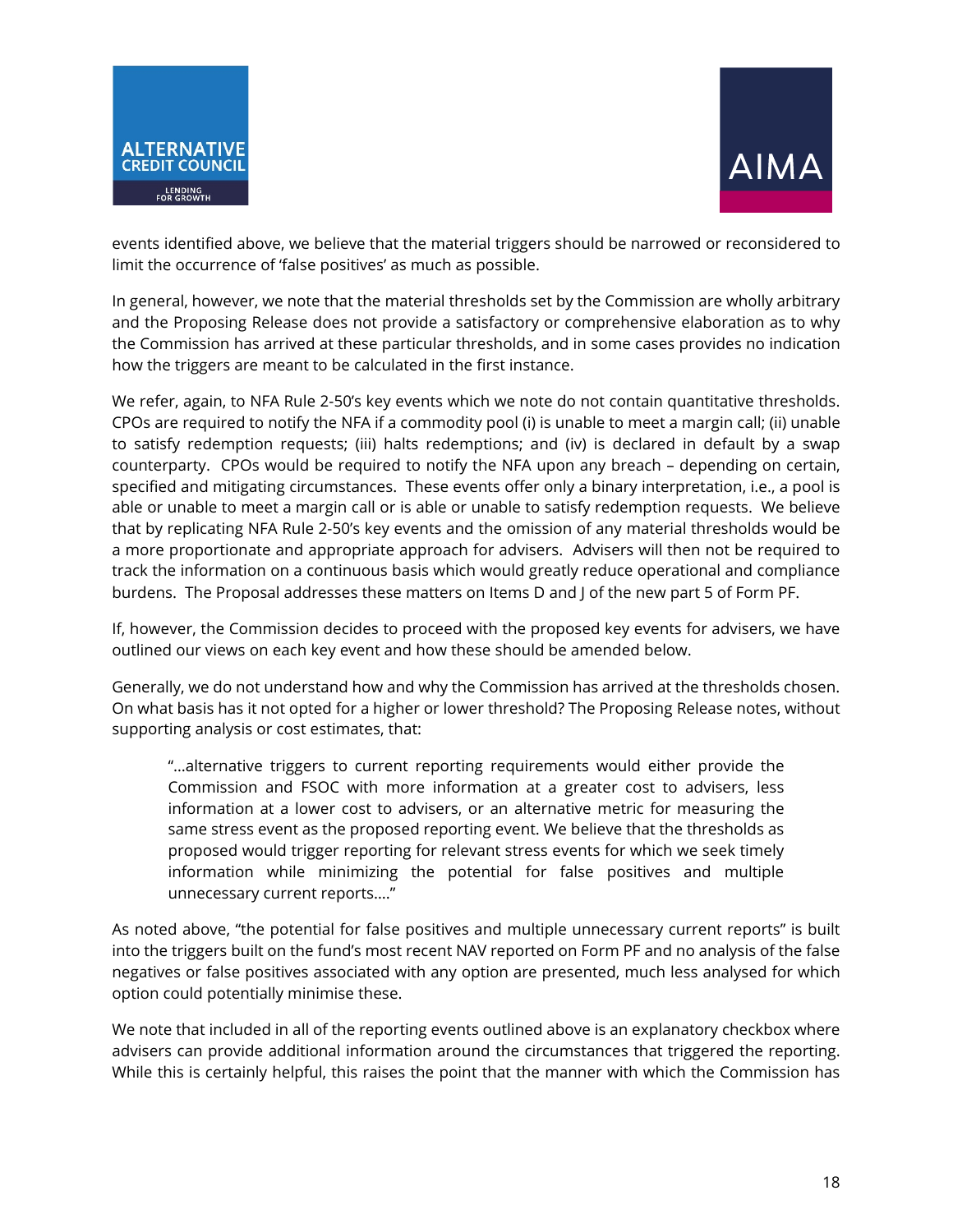



defined the events and the material triggers behind them may not be necessarily indicative of a negative and potentially damaging event and that these triggers should be altered.

Similarly, no analysis of the costs associated with the percentage thresholds selected versus any other possible threshold is presented. All this suggests that the thresholds chosen are arbitrary and capricious. In the cost-benefit analysis, the Commission states: "We anticipate these initial costs to be limited because the current report triggers were tailored and designed not to be overly burdensome and to allow advisers to use existing risk management frameworks that they already maintain to actively assess and manage risk" (emphasis added). No hedge fund adviser is currently tracking anything specifically against the NAV reported on its last Form PF filing. This is simply not part of anyone's "existing risk management framework".<sup>46</sup> All of the requirements tied to the fund's most recent NAV reported on Form PF will require tracking to be built from scratch.

The Proposing Release goes on to posit that "subsequent compliance costs would depend on the occurrence of the reporting events and frequency with which those events occur."[47](#page-18-1) While this is true as relates to the actual cost of preparing the filing, the more significant subsequent costs are the daily calculations that have to be done, especially with respect to highly subjective considerations like the ones proposed in the operations event trigger.

#### Large hedge fund adviser key events

Our specific concerns with respect to each of the key events for large hedge fund advisers are set out below:

**Extraordinary investment losses:** The Proposing Release states that "[r]eporting for proposed Item B would be triggered by a loss equal to or greater than 20 percent of a fund's most recent net asset value over a rolling 10 business day period."<sup>[48](#page-18-2)</sup> The Commission argues that "[i]n our experience, losses of 20 percent or more of a fund's most recent net asset value during this period could indicate significant stress at the fund or the markets in which the fund participates that could raise investor protection and systemic risk concerns warranting prompt reporting."[49](#page-18-3) However, the Proposing Release does not elaborate on its "experience" nor does it provide robust data or examples of hedge funds experiencing equal or greater losses than 20% of the fund's most NAV reported on Form PF that would justify inclusion of the quantitative threshold or that, if reported within one business day would have allowed the Commission to intervene to avoid a subsequent systemic event. We also note that the 20% loss calculation does not appear to consider the effects of subscriptions and redemptions on NAV which can then skew the data the Commission is receiving in its assessment of possible systemic risk.

<span id="page-18-0"></span><sup>&</sup>lt;sup>46</sup> Proposing Release, *supra* note 3, at 9135.

<span id="page-18-2"></span><span id="page-18-1"></span>

<sup>&</sup>lt;sup>47</sup> *Ibid.*<br><sup>48</sup> Proposing Release, *supra* note 3, at 9109.<br><sup>49</sup> *Id.* at 9110.

<span id="page-18-3"></span>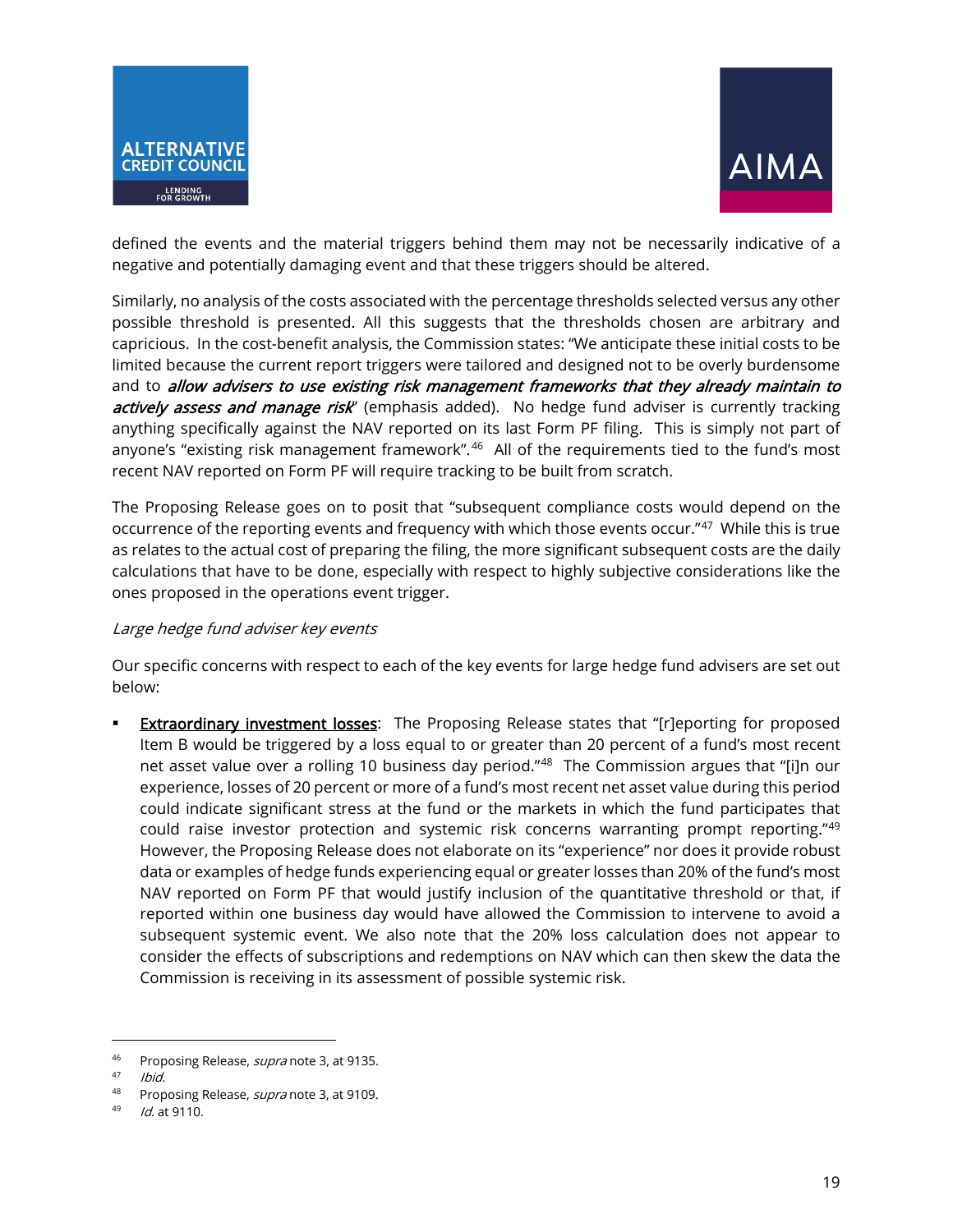



Unless the extraordinary investment losses are sufficient to trigger a suspension or cause the fund to be unable to meet redemption requests in accordance with the fund's terms, which might then cause a fire sale of the fund's remaining assets, the investment losses should not be the concern of the Commission. Investment losses, even large ones, are a business as usual risk for funds and it is not the purpose of the Commission to protect investors from investment losses by intervening in the investment adviser's management of the fund, which would presumably be the result of the current report. Investment funds should be allowed to fail in the normal course without Commission intervention. If, however, the Commission believes that intervention in large hedge fund adviser's management of the fund is to become its purpose, how will it meaningfully intervene and/or protect investors once these losses have occurred? For these reasons, this triggering event should be deleted. In addition, some strategies are, by design, more volatile than others. This is either because they operate in more volatile markets or because they are purposefully using techniques that may increase their volatility in the normal course of business. Having a single 20% threshold is therefore not reflective of the differences in underlying strategies and markets.

The absolute 20% threshold also does not appear to make much sense for times when markets overall may exhibit higher than normal volatility. In such times, the Commission, indeed the entire market, will be aware that higher losses are likely to be more frequent across a whole range of actors but that may simply be reflective of the general economic conditions. The Commission would then receive a multitude of reports, most of which would have little empirical value for the purposes of assessing systemic risk.

Moreover, there will be a number of instances where liquidity of the underlying instruments and hence the ability to value them accurately may be significantly diminished. In such situations, it is not uncommon for funds to have divergent outcomes of instrument valuation. In addition, their financing counterparties may also have different views as to the value of the financed collateral, leading to potential disputes that may take time to resolve. All of this would increase the operational burden in attempting to satisfy the new regulatory obligations and result in potentially inconsistent outcomes.

Finally, if the Commission is of the opinion that Item B should remain, and taking into account the above, we respectfully ask that the quantitative threshold would be triggered only by a loss equal to or greater than 50% (instead of 20%) of a fund's most recent NAV over a rolling 10 business day period.

Margin, collateral or equivalent increase: Under proposed reporting Item C, large hedge fund advisers would be required to report significant increases in the reporting fund's requirements for margin, collateral, or an equivalent. This significant increase is triggered if the reporting fund experiences a cumulative increase in margin of more than 20% of the fund's most recent NAV reported on Form PF over a rolling 10 business day period. We note that it is very common for hedge fund advisers to routinely increase, or decrease, leverage on a tactical basis within the fund,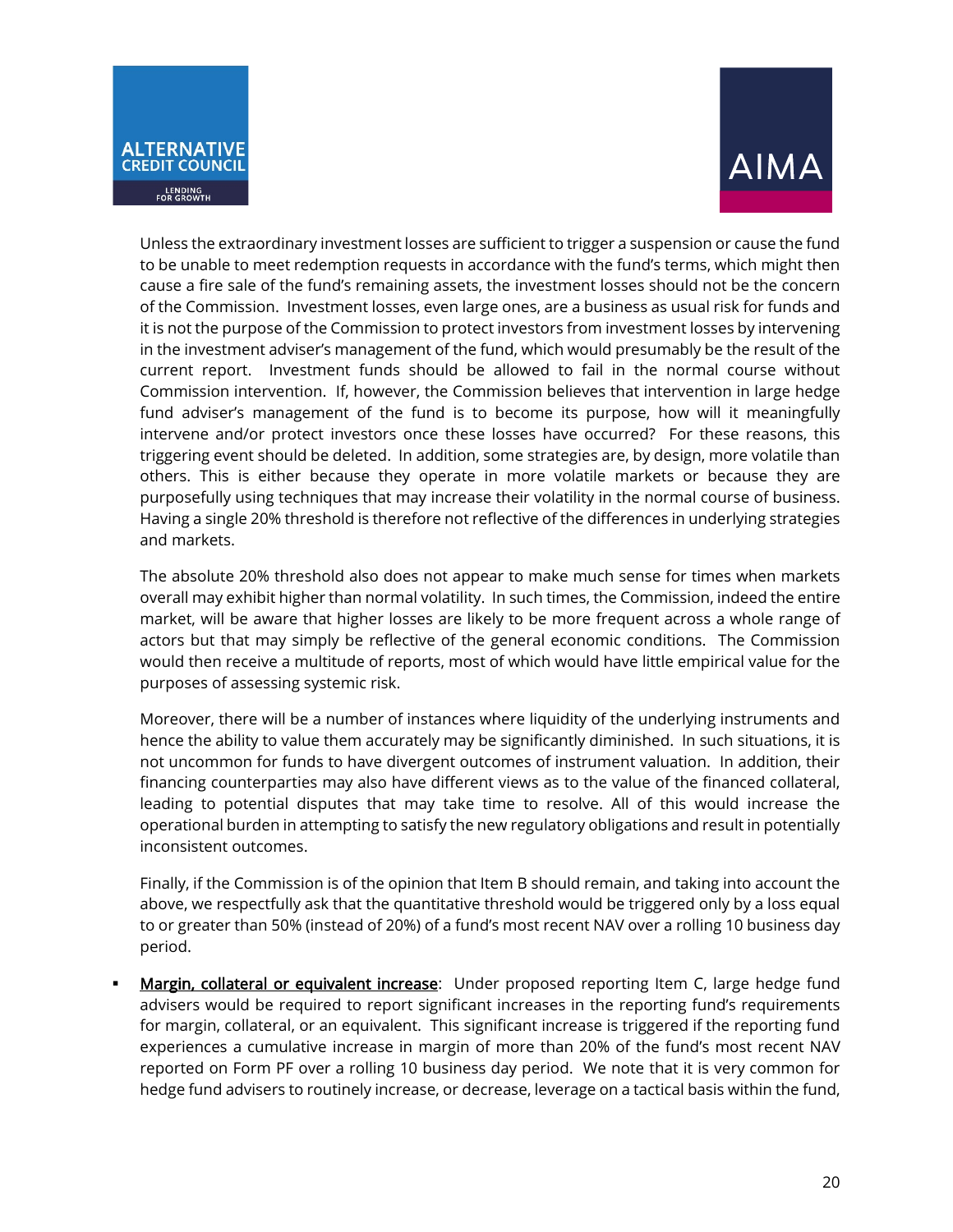



and in keeping with good operational controls and practices, hedge fund advisers will withdraw collateral at counterparties if this is not needed at those counterparties and will redeploy the collateral when necessary. We note that this is a common feature of hedge funds' strategies and business as usual operations. As a result, we do not believe that a 20% increase in margin, collateral or the equivalent is necessary or reflective of stress and false positive reports are very likely to occur on a regular basis.

Setting the threshold such that items not indicating significant stress are anticipated, such as where the fund is establishing a new relationship or new business with one or more counterparties or the increase is attributable to new investment positions, investment approach or strategy and/or portfolio turnover of the reporting fund, imposes costs for no benefit. There should be an ex-ante carve out for these items and instructions not to make a filing at all if the trigger threshold is met for these reasons.

As long as the fund is still able to make margin calls and is not in default, the increases on collateral should not be considered systemically relevant. We suggest that this event trigger should be deleted in favour of a requirement for a notice filing once the large hedge fund adviser has determined that the fund is unable to meet a margin call within the relevant cure period or the large hedge fund adviser has received a notification that the fund is in default to a swap counterparty on a margin call, resulting in a deficit that the fund will not be able to cover or address by adding additional fund within the cure period. These are covered in Item D.

In addition, we again question the Commission's justification of the threshold as it states that "[w]e believe that a 20 percent increase to a fund's margin requirements over a 10 business day period is large enough and precipitous enough to signal potential significant stress at the fund, at its counterparties, or in the broader market while limiting the potential for reporting in the case of routine margin increases." <sup>[50](#page-20-0)</sup> As with Item B above, why has the Commission chosen this particular threshold? Why has it not opted for a higher or lower threshold? No analysis of other potential options is provided.

Form PF as proposed does not define "margin" so it is not clear in this provision whether this means initial margin and/or variation margin. Moreover, we note that the term "collateral" has also not been adequately defined for purposes of this section and should be clearly defined to only include the "margin equivalent" figure with respect to financing arrangements (e.g., limited to the "haircut" amount for repurchase agreements and the net risk margin required for the prime broker) rather than the gross value of all collateral posted pursuant to those relationships.

Without guidance about what the Commission considers to potentially be "equivalent", there is an element of subjectivity introduced that could lead similarly situated funds to be reported, or not, differently.

<span id="page-20-0"></span>Id. at 9111.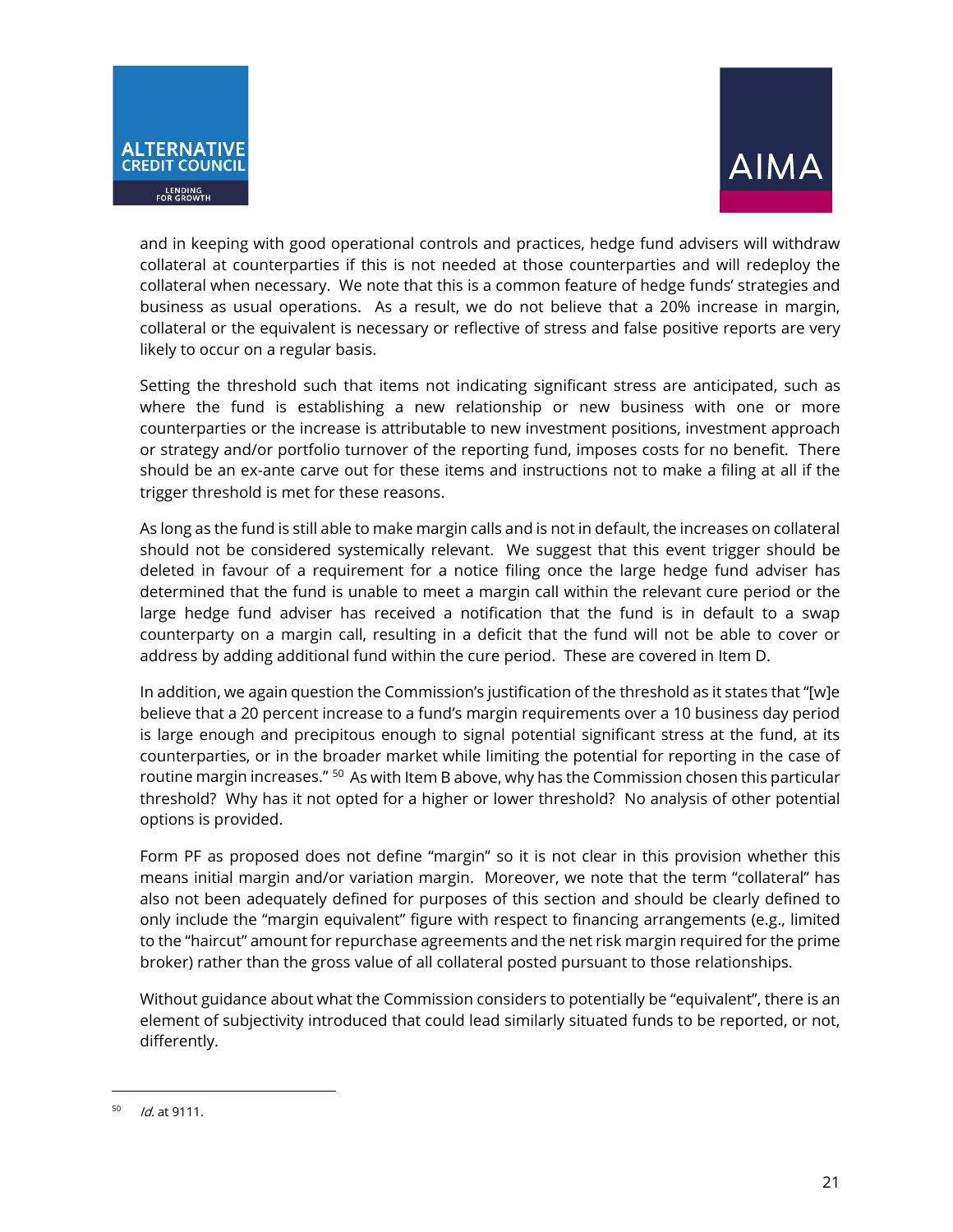



Counterparty default: Proposed current reporting Item E (counterparty default) would require a large hedge fund adviser to report a margin default by a counterparty. This reporting requirement would be triggered if (i) a counterparty does not meet a call for margin or has failed to make any other payment to the fund, in the time and form contractually required; and (ii) the amount involved is greater than 5% of the most recent NAV of the reporting fund. In the Proposing Release, the Commission provides the following rationale for the 5% trigger:

> "We believe that 5 percent of the most recent net asset value of the reporting fund is an appropriate threshold in this regard because counterparty defaults of this size could have systemic waterfall effects, triggering forced-selling by the fund and raising potential risks for other hedge funds that may transact with the same counterparty."[51](#page-21-0)

The footnote<sup>52</sup> included in the Proposing Release attached to this quote refers to the FSOC paper<sup>[53](#page-21-2)</sup> from 2016 which, according to the Commission, notes that "large highly interconnected counterparties play a role in whether hedge fund activities have financial stability implications."[54](#page-21-3) However, we cannot find this observation in the FSOC paper which only states that "While financial stability risks can be transmitted through direct and indirect exposures of large financial institutions, the risk of direct losses to counterparties is reduced by collateral posted by the hedge funds."<sup>55</sup> Again, we believe the Commission has failed to provide a rationale and, in addition, are referring to a report published in 2016 which we believe is outdated and no longer relevant as evidenced by the industry's strong performance during the COVID-19 crisis.

With regards to the second prong of Item E as mentioned above, we believe that the counterparty's default should be considered an investment loss rather than a counterparty default. We note that the material trigger introduced under Item B (i.e., loss equal or greater than 20% of the most recent NAV reported on Form PF) is substantially higher than the 5% threshold set under Item E. While we believe none of the events should have a percentage threshold and Item E is best cast as an investment loss and not something separately reportable, if the Commission decides nevertheless to keep the trigger in Item E, we believe the 5% trigger in Item E should not be less than the percentage threshold in Item B (i.e., 20%). In any case, the 5% threshold is set at a disproportionately low percentage and would be triggered relatively easily if a short-lived operational error occurs (which is not entirely uncommon).

Material change in relationship with prime broker: Item F would require a large hedge fund adviser to report a material change in the relationship between the reporting fund and a prime broker by describing the circumstances relating to the material change, including whether the

<span id="page-21-0"></span> $1/10$ . at 9112.

<span id="page-21-1"></span> $1/2$  *Id.* at footnote 32.

<span id="page-21-3"></span><span id="page-21-2"></span><sup>&</sup>lt;sup>53</sup> FSOC paper, at pages 15-18.<br><sup>54</sup> Proposing Release, *supra* note 3, at footnote 32.

<span id="page-21-4"></span><sup>55</sup> FSOC paper, at page 18.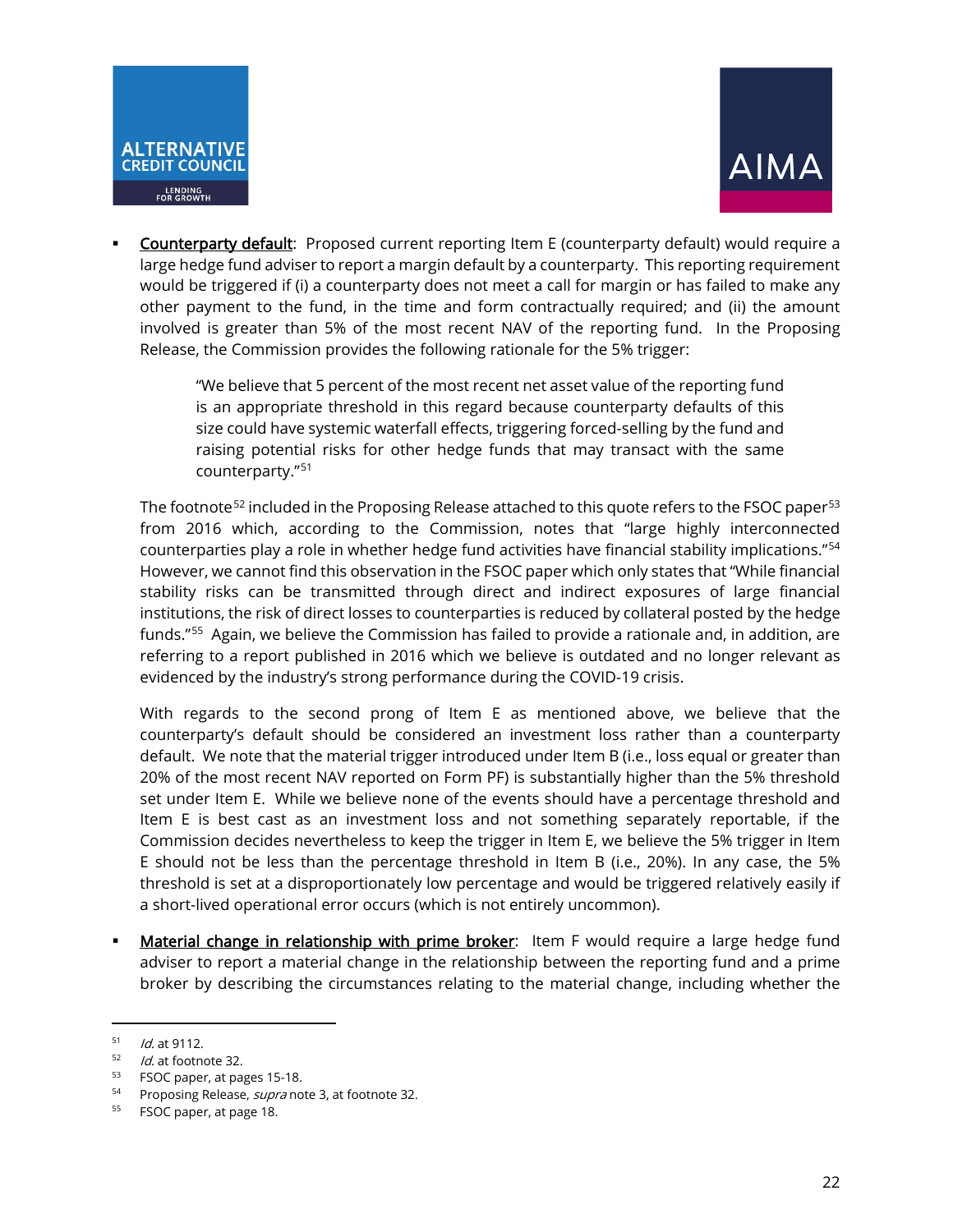



change involved (i) material trading limits or investment restrictions on the reporting fund, including requests to reduce positions or unwind positions completely; and (ii) whether the prime brokerage relationship was terminated and by which party. The Proposing Release states that "A prime broker that is no longer willing to provide services to a fund client may be apprehensive of a fund's investment positions or trading practices and may consider the fund to be an unacceptable risk as a counterparty."[56](#page-22-0)

We do not entirely understand or see the urgency in requiring large hedge fund advisers to report a material change in its relationship with their prime broker, let alone on a one business day reporting requirement. In the hedge fund industry, starting or terminating a relationship with a prime broker occurs on a frequent basis and is not an indication of potential stress at the fund but, in most instances, is based on business imperatives of either party. Indeed, a number of advisers have reduced or increased their overall prime brokerage business in recent years. The Commission's understanding or concept of material change should be narrowed by defining more circumstances where a report does not need to be filed and providing specific mitigating circumstances that would not require an immediate filing requirement. Moreover, different funds and different prime brokers will all have varying views about what constitutes a material trading limit or investment restriction, making the requirement in Item F subjective and likely to result in inconsistent reporting among reports made by apparently similarly situate large hedge fund advisers.

Reporting should only be required if the reporting fund is in default and cannot meet its obligations towards the prime broker. Item D covers this already, thus Item F does not need to require a duplicate reporting effort. However, if this requirement is kept, it should not be triggered if the termination of the relationship was initiated by the fund due to material breaches of the terms that were agreed between the two parties at the start of their relationship as this is only relevant in the context of investment losses (see the discussion above regarding investment losses).

We also note that "prime broker" is not defined, introducing a level of subjectivity that could lead to different reporting results from similarly situated large hedge fund advisers.

 Changes in unencumbered cash: Under Item G, large hedge fund advisers would be required to file a current report if the value of the fund's unencumbered cash declines by more than 20% of the fund's most recent NAV reported on Form PF over a rolling 10 business day period. We believe that the 20% trigger is inappropriate and will result in false positives and false negatives as discussed above. Moreover, we note that shifts in the amount of unencumbered cash of this magnitude can come from ordinary course deleveraging. The unencumbered cash is there to make closing out of positions possible and to manage the risk of outstanding derivatives positions without causing a liquidity event within the fund. Decreases in unencumbered cash on their own

<span id="page-22-0"></span>Proposing Release, supra note 3, at 9113.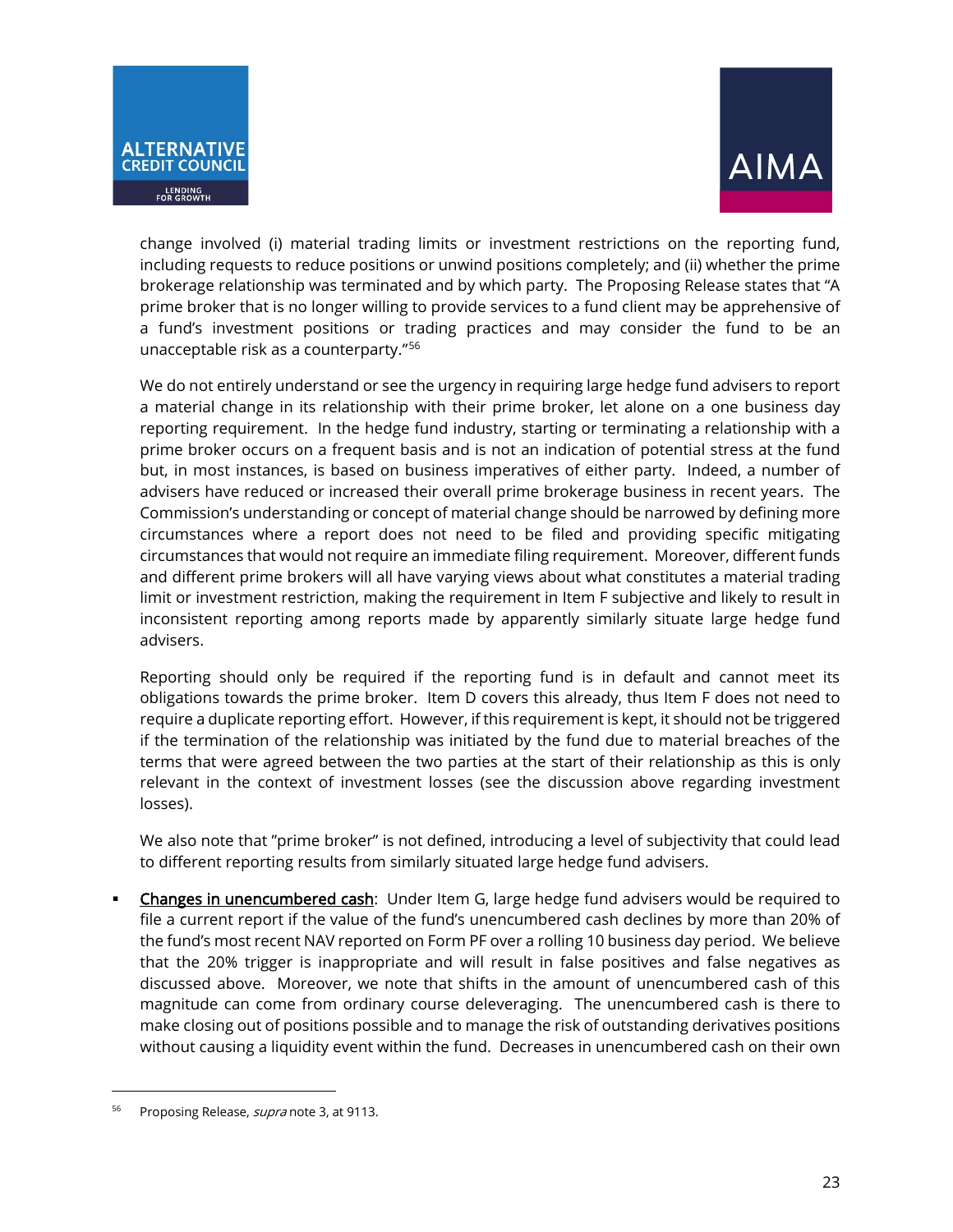



are not indicative of a potential systemic event and will not be a clear indication of any impending fund failure. Instead, we believe that requiring large hedge fund advisers to notify the Commission when the reporting fund is unable to meet a margin call (as required by Item D) would be a more effective and less burdensome approach.

Finally, we note that the definition of "unencumbered cash" in Form PF is inconsistent with how most hedge fund advisers would calculate unencumbered cash internally. For example, all U.S. Treasuries are considered cash-equivalent under the Form PF rules, even an off-the-run 30-year U.S. Treasury. However, short-dated bills from Japan, UK or Germany are not included as unencumbered cash despite being a critical part of the liquidity pool for many hedge funds. A straightforward rotation from U.S. Dollars to Japanese government bonds would be reportable even though there was no true change to the liquidity position of the fund.

 Operations events: Under Item H, large hedge fund advisers would be required to file a current report with the Commission if the fund or the large hedge fund adviser experiences a "significant disruption or degradation" of the fund's key operations. According to the Proposing Release, "a 'significant disruption or degradation' means a 20 percent disruption or degradation of normal volume or capacity."[57](#page-23-0) 

A requirement based on a 20% change of normal volume or capacity presumes that the large hedge fund adviser will need to determine what the "normal volume or capacity" is and will need to have a way to determine this on a daily basis to account for changes that do not lead to a "significant disruption or degradation". The Proposing Release provides no indication about how this base state is to be measured. It instead states, without providing any supportive figures or justification, that the Commission "understands that many large hedge fund advisers have sophisticated back office operations or already engage service providers that would be reasonably able to measure whether an event has impaired their key operation beyond a 20 percent threshold."[58](#page-23-1) While this vote of confidence is welcome, it does not address how the Commission means for large hedge fund advisers to make this invariably subjective multi-faceted analysis.

Because "key operations" means "operations necessary for (i) the investment, trading, valuation, reporting, and risk management of the reporting fund; and (ii) the operation of the reporting fund in accordance with the federal securities laws and regulations [(i.e., governance, compliance, internal audit, internal legal, external legal)]", the "necessary" is incredibly far reaching and will involve the internal functions at the investment adviser and well as the service provision by prime brokers, contracted trading counterparties, executing brokers, custodians, administrators, third party valuation agents, external counsel, compliance consultants, as well as any other types of service providers. The issue is not whether the investment adviser has service level agreements and key performance indicators, which they do. The issue is boiling down all of these continuously moving pieces on a daily basis into a single *number* that will allow for the mathematical calculation

<span id="page-23-0"></span> $1/2$  *Id.* at 9114.

<span id="page-23-1"></span>Id. at 9115.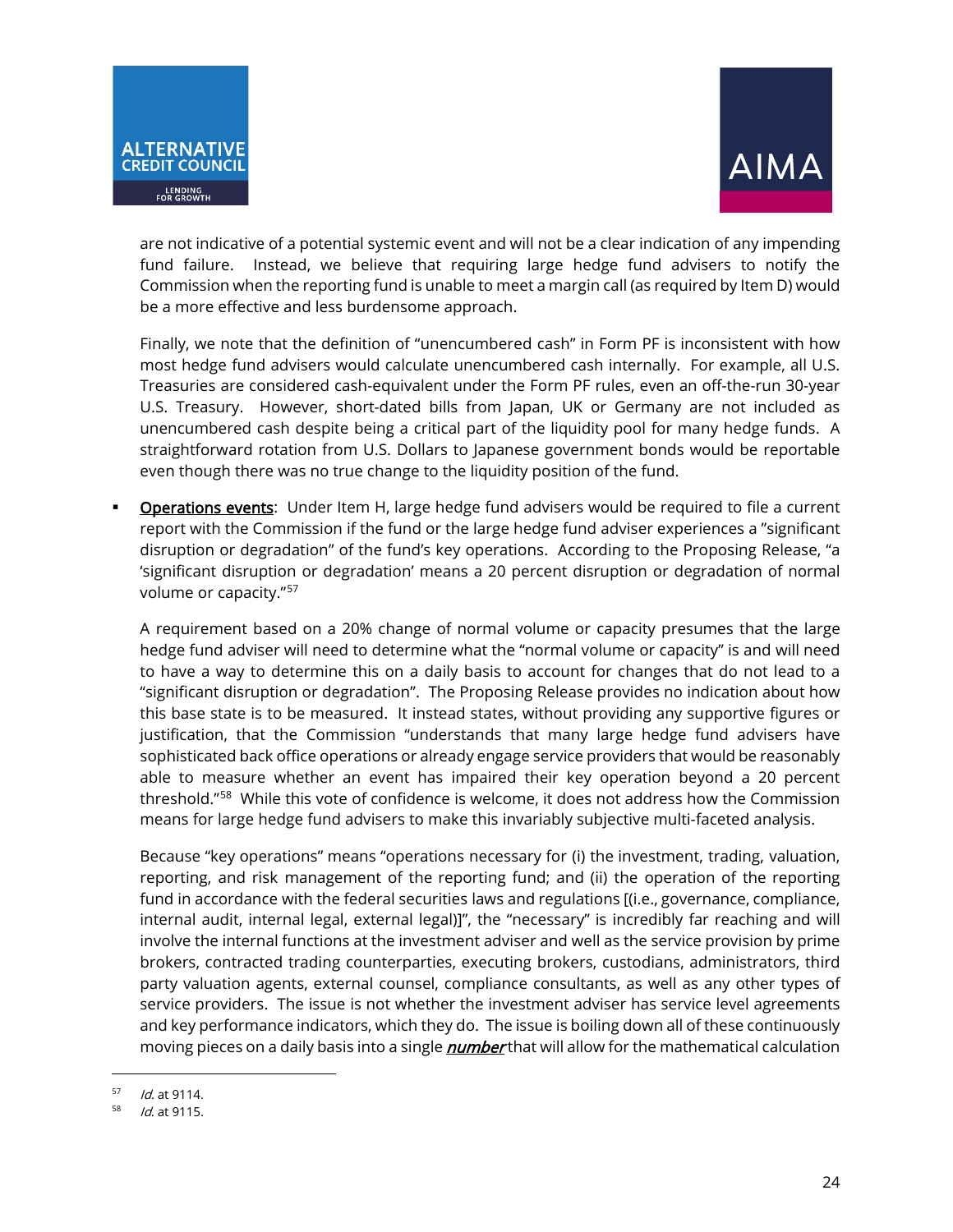



of a daily percentage change. This will be a very costly exercise on an initial and ongoing basis and the Commission has made no effort to quantify the costs of complying with this requirement beyond the costs of making a single Form PF current report (which does not even contain the filing fee that would attach to such filings).

We strongly object to the underlying assumption and note that disruptions may not always be quantifiable nor are large hedge fund advisers always "reasonably able" to quantify the "volume" or "capacity" of these types of operational activities. The reporting requirement is unclear, open to strong, subjective interpretation by the adviser and lacks any helpful instructions in order for the adviser to understand and determine when it is exactly required to file a notice. For example, if a fund administrator (i.e., service provider) devotes four individuals to the valuation of the reporting fund's assets and one of those individuals goes on holiday, would this then require the adviser to file a notice since this would technically be considered a reportable 25% disruption to the fund's capacity around valuation? If this is what is envisioned, there will be very frequent reports from many large hedge fund advisers.

Even if the adviser would be able to reasonably measure a 20% or higher disruption or degradation, since there are no instructions provided in the Proposing Release, would all qualifying hedge fund advisers follow the same measurement methodology? How should cure periods be addressed in this Item H? In addition, can reporting funds themselves have an "operations event" if they do not have any tangible operations separate from their service providers? If a qualifying operations event occurs at the large hedge fund adviser and impacts the reporting fund, does it not stand to reason that this will then also apply for all the other funds the large hedge fund adviser manages in most cases? These are all questions which the Commission has insufficiently considered but which it should reflect on as the lack of instructions will create confusion and risks advisers falling foul of the reporting requirements while this could be easily avoided.

Moreover, the examples given in the Proposing Release, such as a severe weather event or a cybersecurity event, appear to be adviser-level events as opposed to the other proposed key events which are all fund-level specific. We note that, in particular on the cybersecurity event, the Proposing Release is in direct contrast with other, recent proposals issued by the Commission which require certain advisers to file reports at a later time than the one business day reporting requirement. For example, the proposal on Cybersecurity Risk Management for Investment Advisers, Registered Investment Companies, and Business Development Companies<sup>[59](#page-24-0)</sup> requires registered investment advisers and registered investment companies/business development companies to report significant cybersecurity incidents to the Commission on new Form ADV-C within 48 hours after having a reasonable basis to conclude that a significant cybersecurity incident or a significant fund cybersecurity incident has occurred or is occurring. In addition, in

<span id="page-24-0"></span><sup>59</sup> SEC, Proposing Release, Cybersecurity Risk management for Investment Advisers, Registered Investment Companies, and Business Development Companies, 87 FR 13524 (Feb. 9, 2022).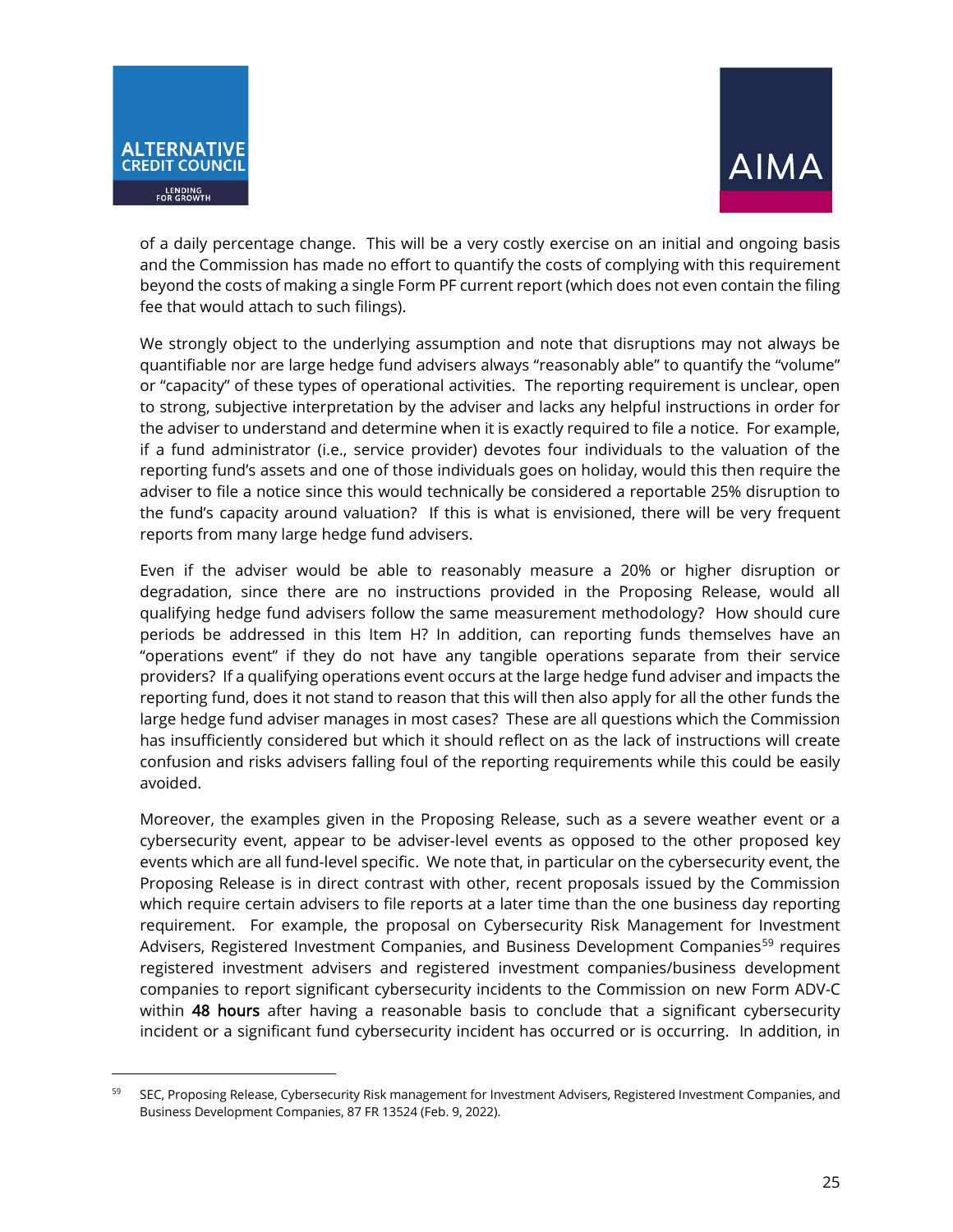



another Commission proposal, Cybersecurity Risk Management, Strategy, Governance, and Incident Disclosure, [60](#page-25-0) certain advisers are required to disclose information, on amended Form 8- K, about a cybersecurity incident within four business days after it has determined that it has experienced a material cybersecurity incident. We question why the Commission is requiring advisers to report cybersecurity incidents on three separate forms (i.e., Form PF, Form ADV-C and Form 8-K), with three separate sets of requirements and with three different reporting deadlines (i.e., one business day, within 48 hours and four business days). We believe, and we expand on this further below, that the Commission should expand the reporting period from one business day to five business days. This would not only apply to Item H but would be applicable for all reporting events under the Proposing Release.

The Proposing Release has again failed to include a rationale for justifying these operations events to be considered systemic risks. It merely states that "We believe that an operations event involving a qualifying hedge fund could have systemic risk implications if the fund is not able to trade as a result of such an event. In addition, notice of operations events from multiple advisers could provide an early indicator of market-wide operations events to both the Commission and FSOC."[61](#page-25-1)

Taking into account all of the above, we ask the Commission to delete this requirement entirely. If the Commission instead chooses to retain the reporting event, the Commission should provide a more defined and limited list of operation events to ensure that these are not open to interpretation by the large hedge fund advisers which would otherwise risk them falling foul of this reporting requirement if it has considered a possible operation event but has not deemed it of sufficient importance and relevance to be reported.

If this requirement is retained, the report should not be required within one business day of the adviser's discovery that there appears to be a significant disruption or degradation, especially if the adviser is meant to report a cause. It is often not possible to definitively identify a cause of a disruption or degradation without an investigation. Where one or more other service providers are involved, the investigation may not be capable of being completed in that short a time. As we note above, there is a significant risk that these reports will find their way into the public domain despite the stated confidentially of the filings. Therefore, there is a significant reputational risk for a fund's service providers if the investment adviser identifies one of them as the cause of the significant disruption or degradation in one of these reports without having conducted an investigation to determine the cause. This in turn subjects the reporting investment adviser to litigation risk. All of these indirect costs can be avoided simply by allowing more time and changing "discover an operations event" to "determine that an operations event has occurred and any related cure period has expired".

<span id="page-25-0"></span><sup>&</sup>lt;sup>60</sup> SEC, Proposing Release, Cybersecurity, Risk Management, Strategy, Governance, and Incident Disclosure, SEC Rel. No. 33-11038 (Mar. 9, 2022).

<span id="page-25-1"></span><sup>&</sup>lt;sup>61</sup> Proposing Release, *supra* note 3, at 9115.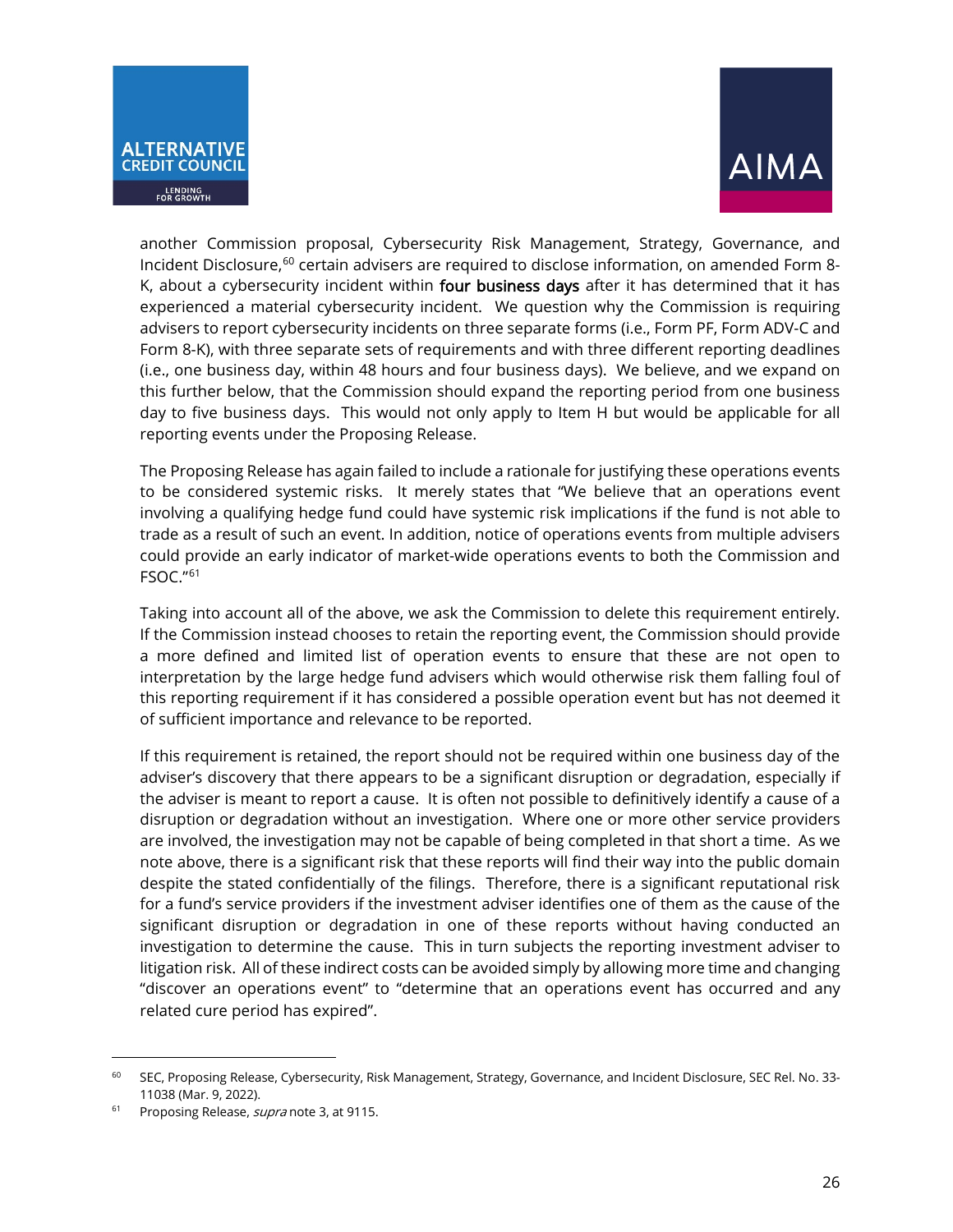



Finally, we query what the Commission intends to do if it receives on one of these operations reports on a one business day basis. Will the staff of the Divisions of Examinations or Enforcement be called in? We believe it is not the function of the Commission or its staff to insert itself into the operations or risk management of private fund advisers or the private funds they advise. If the point is simply to provide a roadmap for exams or enforcement, why are reports on the regular Form PF timeframe or a longer than one business day basis not adequate for that purpose?

Withdrawals and redemptions: Item I would require an adviser to report if it receives cumulative requests for redemption exceeding 50% of the most recent NAV reported on Form PF (after netting against subscriptions and other contributions from investors received and contractually committed). The Proposing Release notes that:

> "[i]n the staff's experience, funds that receive withdrawal requests for half or more of their assets in the period between routine quarterly reports on Form PF may be subject to increased selling and liquidity pressures that could be particularly harmful to investors with potential broader market implications, especially if the fund is invested in more illiquid assets."<sup>[62](#page-26-0)</sup>

As we noted under Item B above and which equally applies here, the Commission does not elaborate on its "staff's experience" nor provides robust data or examples of reporting funds experiencing redemptions exceeding 50% of the fund's most recent NAV reported on Form PF that would justify inclusion of the quantitative threshold. Again, we do not understand how and why the Commission has arrived at this arbitrary threshold. Why has it chosen this particular threshold? Why has it not opted for a higher or lower threshold? The Proposing Release fails to provide a justification.

Regardless, we note that exceeding this threshold may not necessarily reflect potential harm for investors or broader systemic risk. For example, single-investor-funds deploy capital on behalf of a sole (large) institutional investor. A redemption of 50% or higher by such an investor may have been agreed upon by the hedge fund adviser and the investor and would, theoretically, require the former to file a current report with the Commission. However, there is no run risk here and the counterparty contagion risk is no different than it would be if the arrangement was for a separately managed account rather than a vehicle structured as a private fund. For co-mingled qualifying hedge funds, we note that if it the fund is still able to meet redemption payments, this should then not trigger a Commission notification unless a suspension is called.

Rather than requiring large hedge fund advisers to notify the Commission if redemptions exceed 50% of the fund's most recent NAV reported on Form PF, we believe that the Commission should only require a notice filing if the fund is unable to satisfy a redemption request in accordance with the fund's terms or if a suspension is called. As a result, we suggest deleting Item I and retaining Item J which requires a large hedge fund adviser to report if a qualifying fund is unable to satisfy

<span id="page-26-0"></span> $16^{2}$  *Id.* at 9116.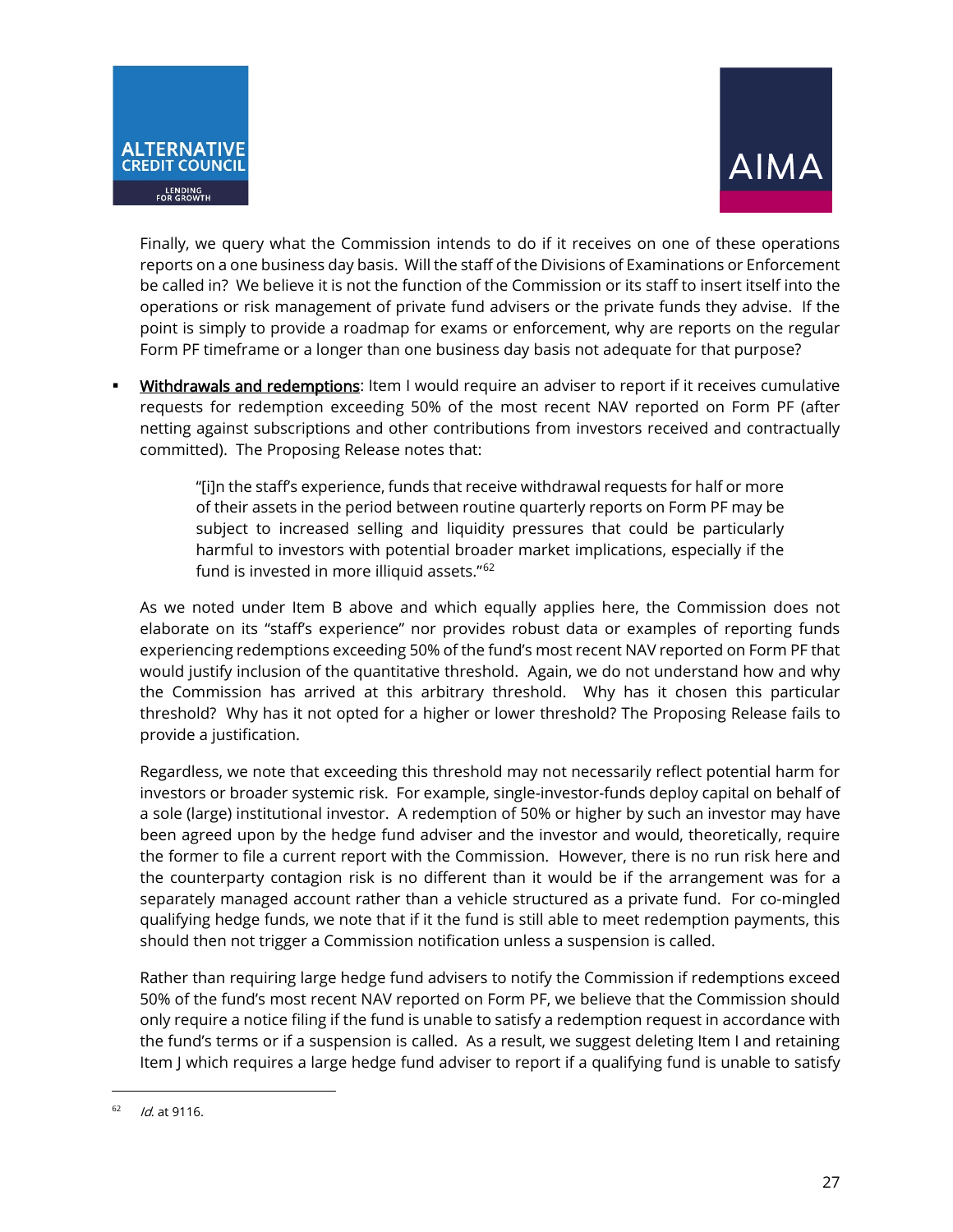



redemptions or suspends redemptions for more than 5 consecutive business days. The Proposing Release notes that "The 5 consecutive day period is designed to limit reporting of temporary redemption suspensions that we believe have less of an impact on investors or the broader market."[63](#page-27-0) We agree with this sensible qualification.

#### Private equity adviser key events

Our specific concerns with respect to each of the key events for private equity fund advisers are set out below:

 Adviser-led secondary transactions: The Commission proposes to define an adviser-led secondary transaction as any transaction initiated by the private equity adviser or any of its related persons that offers private fund investors the choice to (i) sell all or a portion of their interests in the private fund; or (ii) convert or exchange all or a portion of their interests in the private fund for interests in another vehicle advised by the adviser or any of its related persons.

The Proposing Release posits that these transactions indicate an inability to sell portfolio companies and could be a leading indicator of a declining market. We note, however, that adviserled secondary transactions are fairly common, and are used by many established and wellregarded sponsors as a way to provide investors with the option for liquidity while still allowing those investors that wish to do so the opportunity to retain an interest in the underlying investment(s), including well performing assets. Such transactions have also not historically been tied to larger systemic risk. While it is true that conflicts of interest can arise in these types of transactions, conflicts can be mitigated through thoughtful process, disclosure and, where necessary, investor or advisory board consent to the transaction.

The Commission states that these transactions present conflicts of interests that merit timely reporting and monitoring. However, private equity advisers will only be required to file a notice with the Commission after the transaction has been completed. If this after-the-transactionreporting-requirement is to determine whether a fairness opinion that has been proposed by the Commission in another pending rule proposal $64$  has been issued or that the related conflicts of interest have been appropriately disclosed, we do not understand why disclosing this at a later date, as opposed to the one business day deadline, would not suffice instead. We do not see a compelling reason why this has to be filed within one business day and so we ask that this reporting deadline is extended to five business days.

Finally, in the Proposing Release, the Commission states that "multiple reports about adviser-led secondary transactions such as a fund reorganization may serve as an early warning to the Commission and FSOC about deteriorating market conditions that may prevent private equity

<span id="page-27-1"></span><span id="page-27-0"></span><sup>&</sup>lt;sup>63</sup> *Ibid.*<br><sup>64</sup> SEC, Proposing Release, Private Fund Advisers; Documentation of Registered Investment Adviser Compliance Reviews, SEC Rel. No. IA-5955 (Feb. 9, 2022), pages 121-132.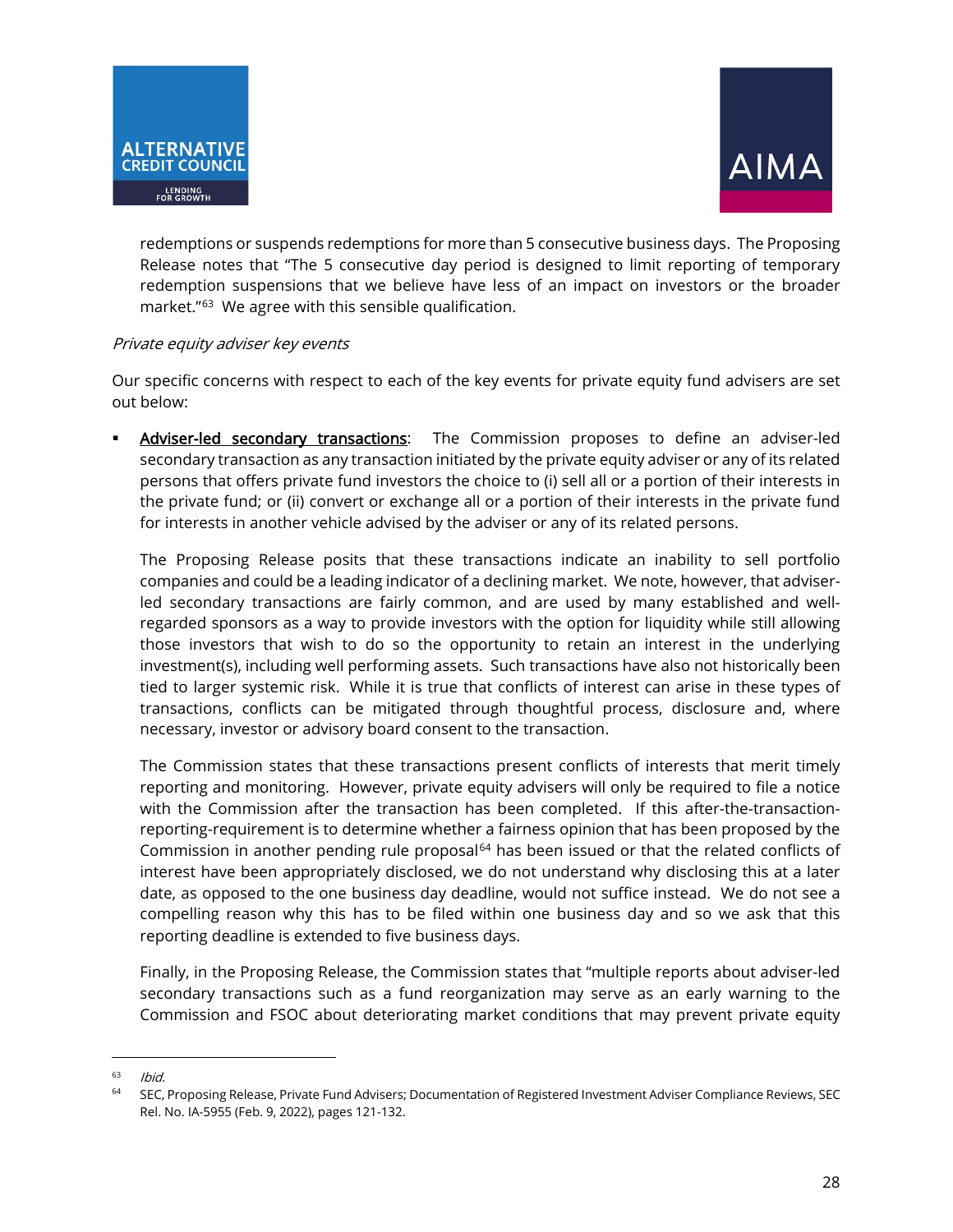



managers from utilizing more traditional ways to exit their portfolio companies and realize gain."[65](#page-28-0) We note that this observation fundamentally mischaracterises these transactions as they are not indicative of market stress but are accretive and demonstrate the strong and desired growth of the private equity industry. We refer the Commission to a report published by Jefferies in July 2021 which observed that, in 2020, GP-led secondary transaction volumes rose to \$35 billion from \$26 billion in 2019.<sup>[66](#page-28-1)</sup> For 2021, however, the estimated transaction volume rose to \$68 billion.<sup>[67](#page-28-2)</sup> These adviser-led transactions are not a result of increasing market stress but can be attributed to the growth of private equity funds which, we believe, is a reflection of the growing secondary transaction market which the Commission and FSOC should view as a positive development as limited partners are able to access these to fulfil their liquidity needs.

General partner or limited partner clawback: Here the Commission requires private equity advisers to file a current report if there is a (i) general partner clawback; or (ii) limited partner clawback in excess of an aggregate amount equal to 10% of the fund's aggregate capital commitments.

We note that these types of clawbacks are most likely to occur later in the life of a fund as longterm assets are realised and performance payments are made or where the realisations from later realised investments have not been sufficient to meet the private equity fund costs, all of which we stress are common in the industry. Furthermore, it is not clear that the 10% threshold applies to the general partner clawback as the threshold appears to only apply to a limited partner clawback. If it does apply to general partner clawbacks, why is the Commission of the opinion that 10% of limited partner commitments is the right threshold? If it does not apply to general partner clawbacks, this would mean that no threshold applies and that any general partner clawback, regardless of the amount or percentage, would be reportable under the Proposing Release, which will increase the potential reporting frequency, decrease the potential usefulness of the reports and increase the costs for advisers dealing with enquiries about these reports from the Commission staff and investors.

We note that clawbacks also occur at closed-end private equity funds so we do not understand why these clawbacks would possibly be considered as indicative of a potential financial stability concern. The Proposing Release states: "We believe requiring the proposed minimum threshold is appropriate because we believe a clawback of this magnitude would be associated with an event that could have a significant negative impact on a fund's investors and, if a pattern emerges among multiple private equity advisers, could indicate financial stability concerns."[68](#page-28-3) Closed-end funds are by nature not subject to run risk and performance compensation clawbacks do not seem to have a counterparty contagion risk either. It is therefore difficult to see where there would a financial stability concern. If the clawback is because of the individual investments, many of which

<span id="page-28-0"></span><sup>&</sup>lt;sup>65</sup> Proposing Release, *supra* note 3, at 9132.

<span id="page-28-2"></span><span id="page-28-1"></span><sup>&</sup>lt;sup>66</sup> Jefferies[, Global Secondary Market Review](https://www.jefferies.com/CMSFiles/Jefferies.com/Files/IBBlast/Jefferies-Global-Secondary-Market-Review.pdf) (Jul. 2021).<br><sup>67</sup> See, Pitchbook[, Continuation funds drive GP-led secondaries wave](https://pitchbook.com/news/articles/continuation-funds-GPs-secondaries-private-equity) (Feb. 1, 2022).

<span id="page-28-3"></span><sup>&</sup>lt;sup>68</sup> Proposing Release, *supra* note 3, at 9118.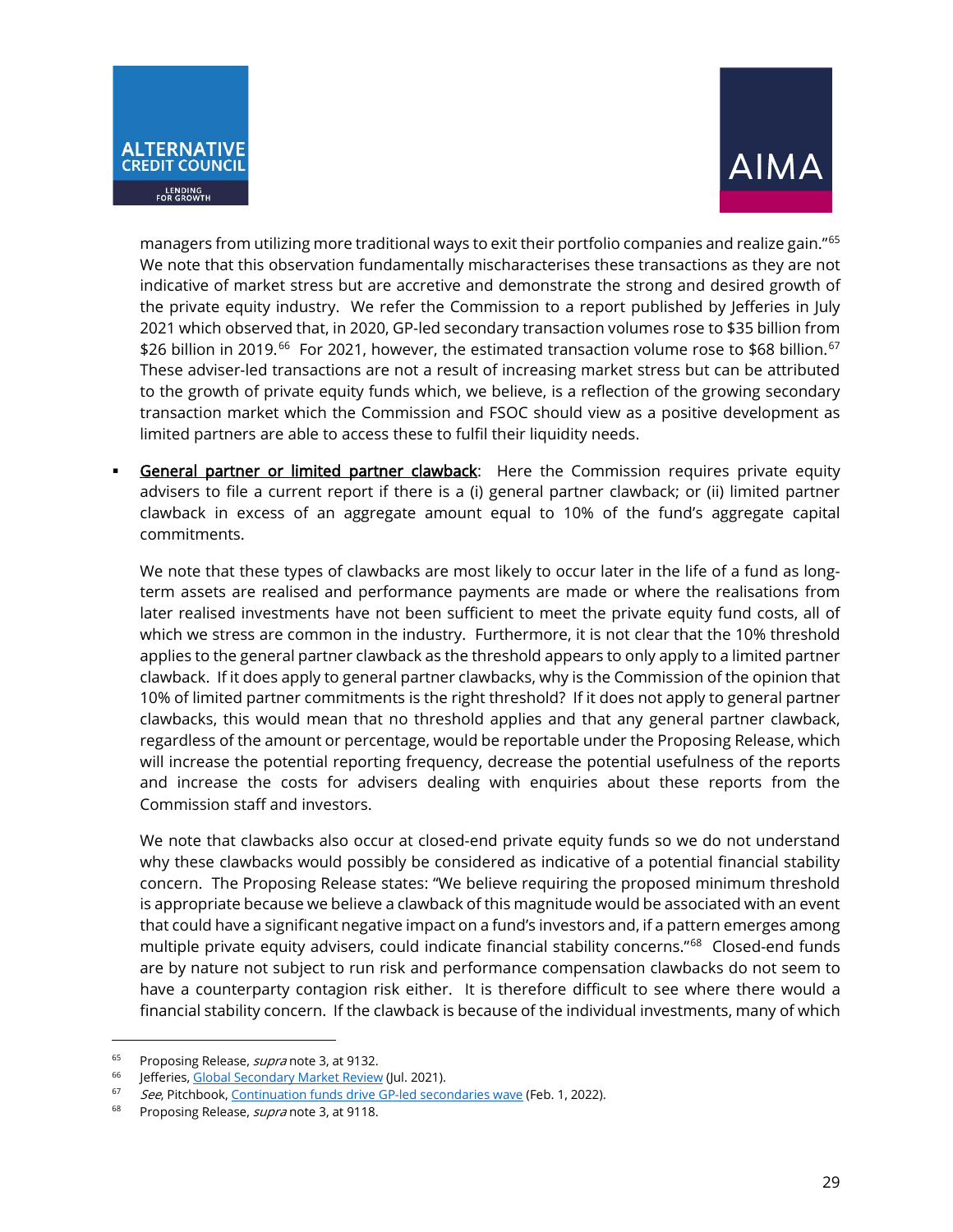



are limited to specific private equity managers due to the bespoke nature of the transactions, then why does the Commission believe that there could ever be a relevant "pattern" among multiple private equity advisers?

Finally, we note that private equity funds, through their advisers, provide limited partners with information on the status of their investments and distributions in a fund on a frequent, quarterly basis and so we believe that the proposed reporting requirement is obsolete. These frequent updates would then inform them if a private equity fund is eligible to receive carried interest or if a clawback is required. Considering the illiquid nature of private equity assets - and the fact that their value cannot be as accurately defined as a public security – but also taking into account the manner as to how a private equity fund calculates carried interest and clawback, this may result in "false positives" for the Commission in one quarter, with the fund in clawback one quarter but not in the next quarter.

 Removal of a general partner, termination of the investment period or termination of a fund: Item D of Section 6 would require private equity advisers to file a current report if investors have (i) removed the private equity adviser or an affiliate as the general partner or similar control person of the relevant fund, (ii) elected to terminate the relevant fund's investment period or (iii) elected to terminate the relevant fund. The Commission does not explain why a report within one business day is necessary nor does the Commission provide any guidance about situations that should not cause a reporting requirement to limit false positive reports. Investor protection is a weak justification for this reporting requirement as the trigger is premised on investors taking action.

## 6. If the Commission adopts the key events as proposed, the one business day reporting period should be expanded to five business days

We strongly believe that the proposed one business day reporting requirement is too short and will increase administrative burdens and costs to an extent that is not proportionate to the perceived benefit. We are deeply concerned with the profound impact the proposed reporting requirements will have on advisers in scope of the new requirements, coupled with the other Rules that have been proposed by the Commission. The proposed one business day reporting requirement is arbitrary and is an insufficient period of time for advisers to assess and monitor the gravity and impact of the occurrence of certain key events which may, in practice, not always be reflective of a crisis but rather an isolated event not indicative of a wider systemic (market) crisis. Our members are of the opinion that the one-day reporting deadline may result in compliance pitfalls more than it provides a reasonable method to inform the Commission and its staff of important events. Moreover, we question whether the Commission has adequate staffing and resources to parse through and react to the likely greater than estimated number of Form PF current reports.

The reporting requirements focus on market-influenced changes in a fund's portfolio and balance sheet, such as significant losses and fluctuations in margin requirements, which may be more obvious signs of systemic risk. However, such triggers can occur concurrent with market volatility that can be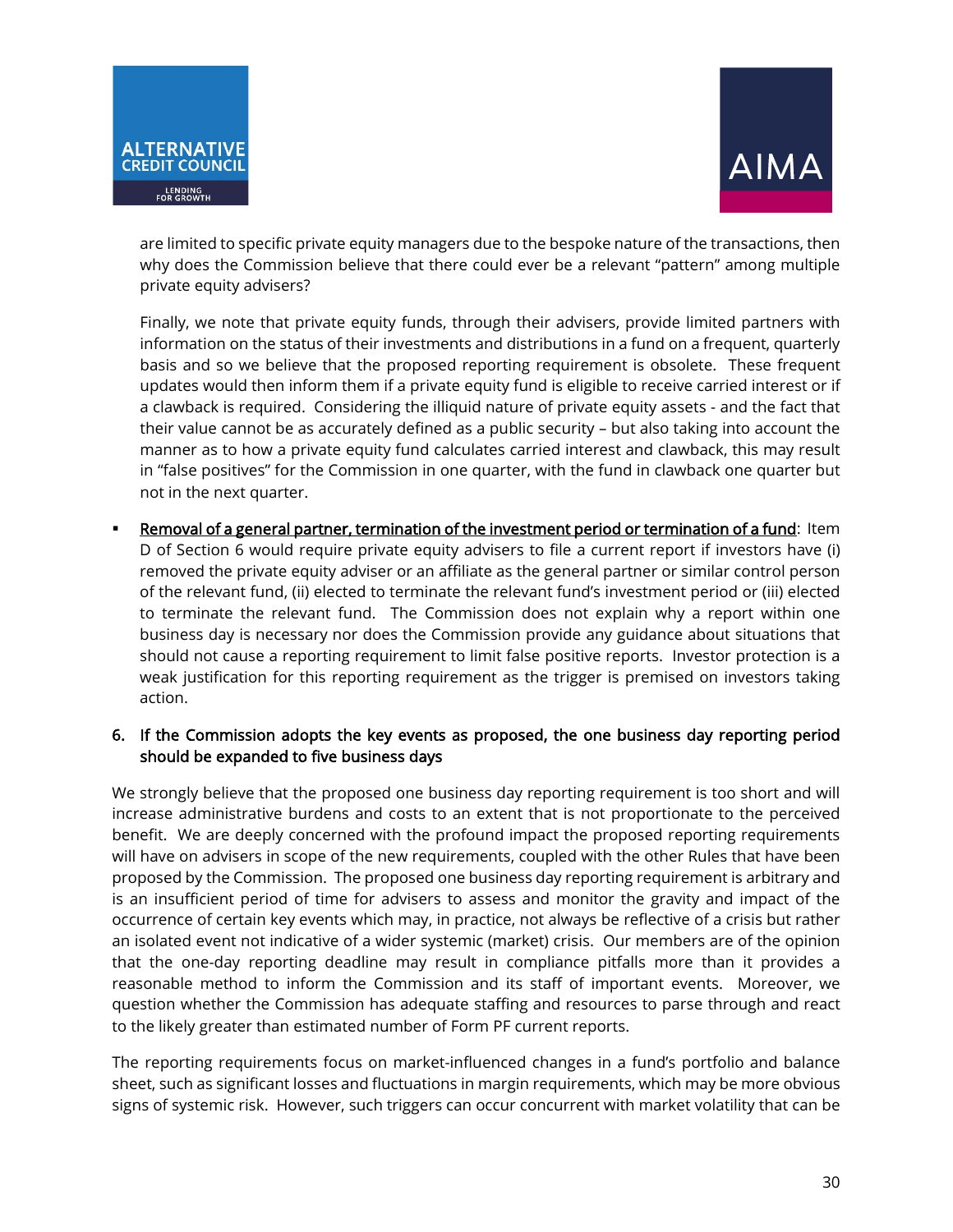



sudden. Undertaking to identify, quantify and report such occurrences in a single business day, for funds operating across multiple jurisdictions, will be burdensome for advisers to both implement and monitor. We note that, for non-U.S. advisers, the one-day reporting obligation will be especially burdensome as they will effectively have same-day reporting obligations.

The Proposing Release also suggests that current reports may be subject to a requirement to update, in contrast to current rules for Form PF, which advisers are only required to update on a quarterly basis, and Form ADV, which is only updated other than annually for a limited specified set of material changes. While the Commission has assumed such current reports would be rare, and therefore updates to such reports even more rare, for advisers with those events compiling and monitoring for necessary updates can pose a significant administrative burden. Furthermore, this real-time monitoring and reporting requirement is a significant departure from similar reporting regimes, such as: (i) the four business day reporting period for Form 8-K; (ii) the "prompt" reporting of arguably more significant changes relating to an adviser and its funds for certain amendments to Form ADV, which is generally interpreted to mean within 30 days; and (iii) Form CRS, which advisers and broker-dealers must amend within 30 days whenever any information becomes materially inaccurate.

We note that advisers seeking to comply with the proposed requirement would need to invest a significant amount in automated reporting as the reporting events and the material triggers and thresholds behind them are not currently monitored under any existing regulatory reporting regime or for internal risk management purposes. Moreover, the amendments would create significant stress on the compliance departments of many advisers. The one business day deadline would be among the shortest, if not the shortest, deadline for any 'reactive' Commission reports that are required after the occurrence of an event that may be beyond a filer's knowledge or control. It will not be practicable in many organisations, particularly large and mid-sized companies that operate across many time zones, to collect, assemble and file this information within that deadline. By contrast, even beneficial ownership reporting under the Securities Exchange Act of 1934, as amended, which is significantly less onerous than the proposed Form PF amendments, provides a longer reporting period.

Advisers will not only be required to set up a system for monitoring significant events and the associated filing fees, but in addition will have to allocate internal and external resources to each, individual current report, such as (internal) compliance employees, senior management, and internal and external counsel. With limited time to submit a report after the occurrence of a triggering event, compliance with the reporting requirement may strain resources that could be used to address a triggering event at critical times for a fund. We have provided our views on the omission of a cost and reporting burden impact assessment above which does not provide a transparent and wellconsidered analysis of the Proposal's effects on individual advisers' business operations.

Moreover, we note several practical issues that would arise with the one business day reporting requirement which we believe the Commission has not considered. For example, has the Commission considered the differences in time zones within and outside the U.S. which may result in an adviser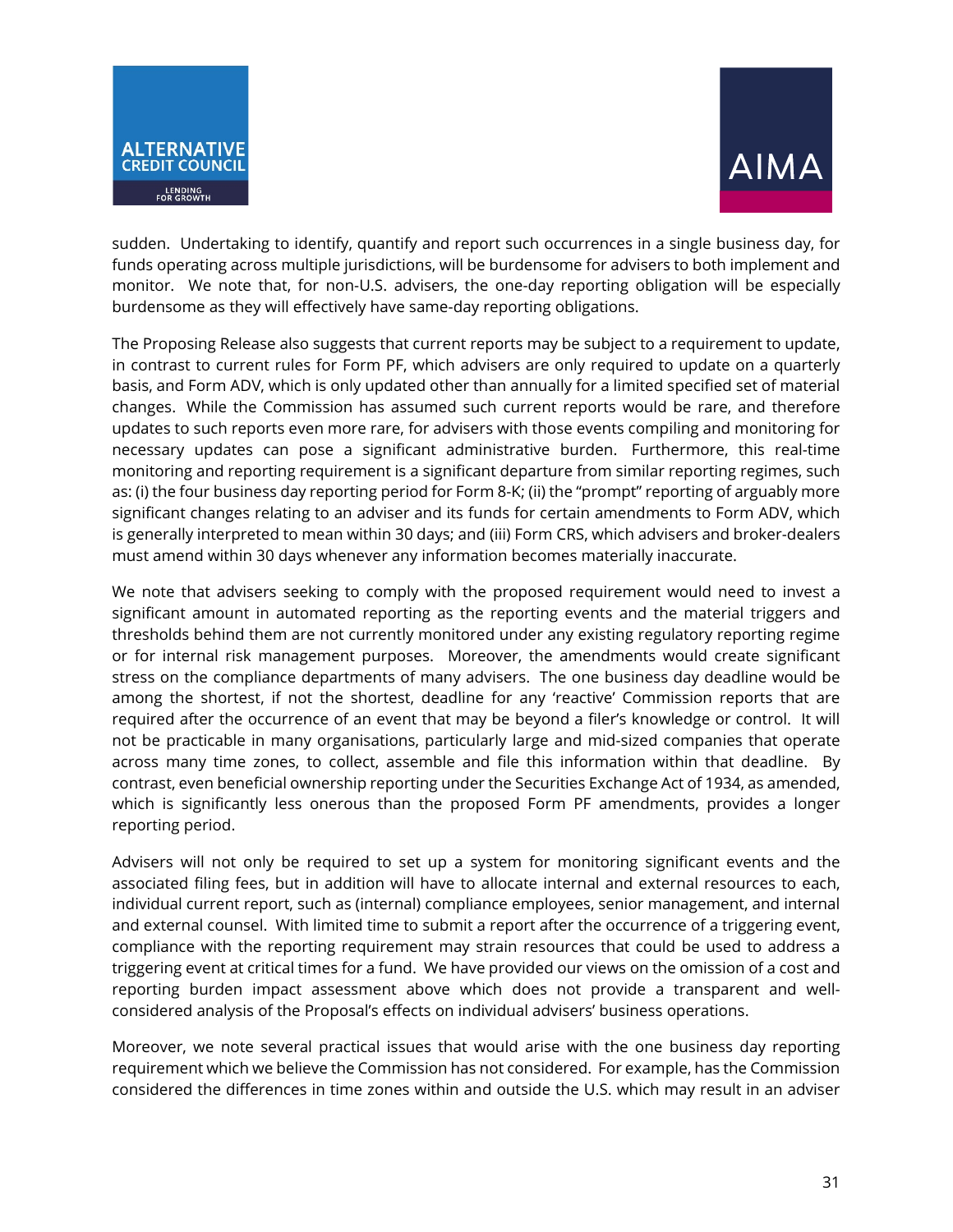



falling foul of the reporting requirement? Has the Commission considered foreign holidays which would prevent an adviser from filing their current report within one business day? What if the event occurred but the adviser was not aware until later? The Proposing Release does not answer any of these questions and the practical issues that would arise if the amendments were adopted as proposed.

We also believe that the compliance and operational costs associated with these proposed requirements would significantly increase the barriers to entry for new advisers.

Considering all of the above, if the Commission adopts the proposed reporting requirements, we respectfully ask that the reporting period be expanded from one business day to five business days. As outlined below, the cost/benefit analysis has not fully considered the resource and cost burden the reporting requirements would introduce on advisers. We believe that, if the Commission adopts the key events as proposed, five business days is a reasonable and proportionate period of time to allow advisers to assess and mitigate the occurrence of key events while also notifying the Commission of such an event. We do not see the added benefit or absolute necessity of a one business day reporting deadline, nor has the Commission provided a satisfying explanation as to why a one business day would be necessary to achieve its goals to "enhance FSOC's monitoring and assessment of systemic risk and to provide additional information for FSOC's use in determining whether and how to deploy its regulatory tools" and "to collect additional data for the Commission's use in its regulatory programs, including examinations, investigations and investor protection efforts relating to private fund advisers."[69](#page-31-0) If the Commission decides to adopt the proposed amendments for Form PF, a five business day reporting period would be wholly sufficient to achieve these goals.

# 7. Conclusion

Our members' widely shared concern is that the proposed amendments, which the Commission argues will improve its understanding of the private fund industry and the potential systemic risk within it, will create more uncertainties, generate more operational costs to apply the changes and ultimately reduce bandwidth to focus on what our members do best: provide liquidity on capital markets, contribute to a diverse, vibrant, open and ultimately trustworthy economic environment and/or directly finance corporates, from large blue-chip companies to local SMEs. Our overall view of the Proposing Release is that the Commission is seeking to resolve a problem where there is none and has not provided a balanced and elaborate overview of the costs involved and the impact it introduces on the industry.

Without providing a comprehensive overview of the exact benefits and costs of the proposed amendments, as well as the exact purposes the data would serve, we respectfully ask the Commission to reconsider the Proposing Release and to engage with industry stakeholders on how Form PF should be updated in order to improve the Commission's and FSOC's objective to monitor and mitigate a potential build-up of systemic risk. The Commission should not proceed, or at the very least, pause

<span id="page-31-0"></span>Proposing Release, supra note 3, at 9107.